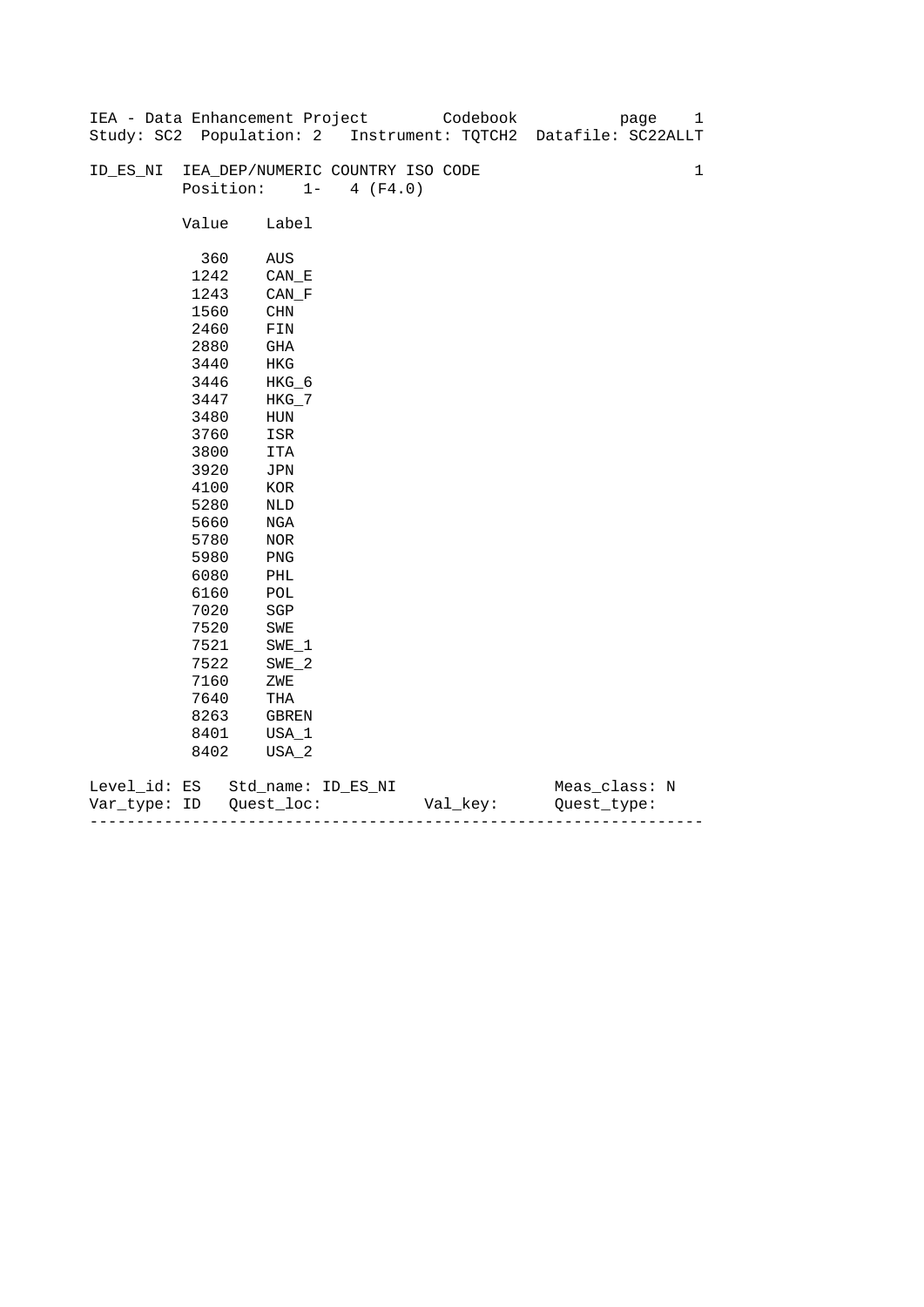|                           |                                                                                                                                                                                                               | Codebook<br>IEA - Data Enhancement Project<br>page<br>Study: SC2 Population: 2 Instrument: TQTCH2 Datafile: SC22ALLT                                                                                                                                                                                                                                      | 2 |
|---------------------------|---------------------------------------------------------------------------------------------------------------------------------------------------------------------------------------------------------------|-----------------------------------------------------------------------------------------------------------------------------------------------------------------------------------------------------------------------------------------------------------------------------------------------------------------------------------------------------------|---|
| ID ES AI                  | Position:                                                                                                                                                                                                     | IEA_DEP/ALPHANUMERIC COUNTRY ISO CODE<br>$5 -$<br>9(AB)                                                                                                                                                                                                                                                                                                   | 2 |
|                           | Value                                                                                                                                                                                                         | Label                                                                                                                                                                                                                                                                                                                                                     |   |
|                           | AUS<br>CAN E<br>CAN F<br>CHN<br>FIN<br><b>GBREN</b><br>GHA<br>HKG<br>$HKG_6$<br>HKG_7<br>HUN<br>ISR<br>ITA<br>JPN<br>KOR<br>NLD<br>NGA<br>NOR<br>PNG<br>PHL<br>POL<br>SGP<br>SWE<br>$SWE_1$<br>$SWE_2$<br>THA | Australia<br>Canada (English)<br>Canada (French)<br>China<br>Finland<br>UK (England)<br>Ghana<br>Hong Kong<br>Hong Kong (6)<br>Hong Kong (7)<br>Hungary<br>Israel<br>Italy<br>Japan<br>Korea, Republic of<br>Netherlands<br>Nigeria<br>Norway<br>Papua New Guinea<br>Philippines<br>Poland<br>Singapore<br>Sweden<br>Sweden (A)<br>Sweden (B)<br>Thailand |   |
|                           | USA 1<br>USA 2<br>ZWE                                                                                                                                                                                         | United States (A)<br>United States (B)<br>Zimbabwe                                                                                                                                                                                                                                                                                                        |   |
| Level_id: ES<br>Var_type: | ID                                                                                                                                                                                                            | Meas_class: N<br>Std name: ID ES AI<br>Quest loc:<br>Val_key:<br>Ouest type:                                                                                                                                                                                                                                                                              |   |

------------------------------------------------------------------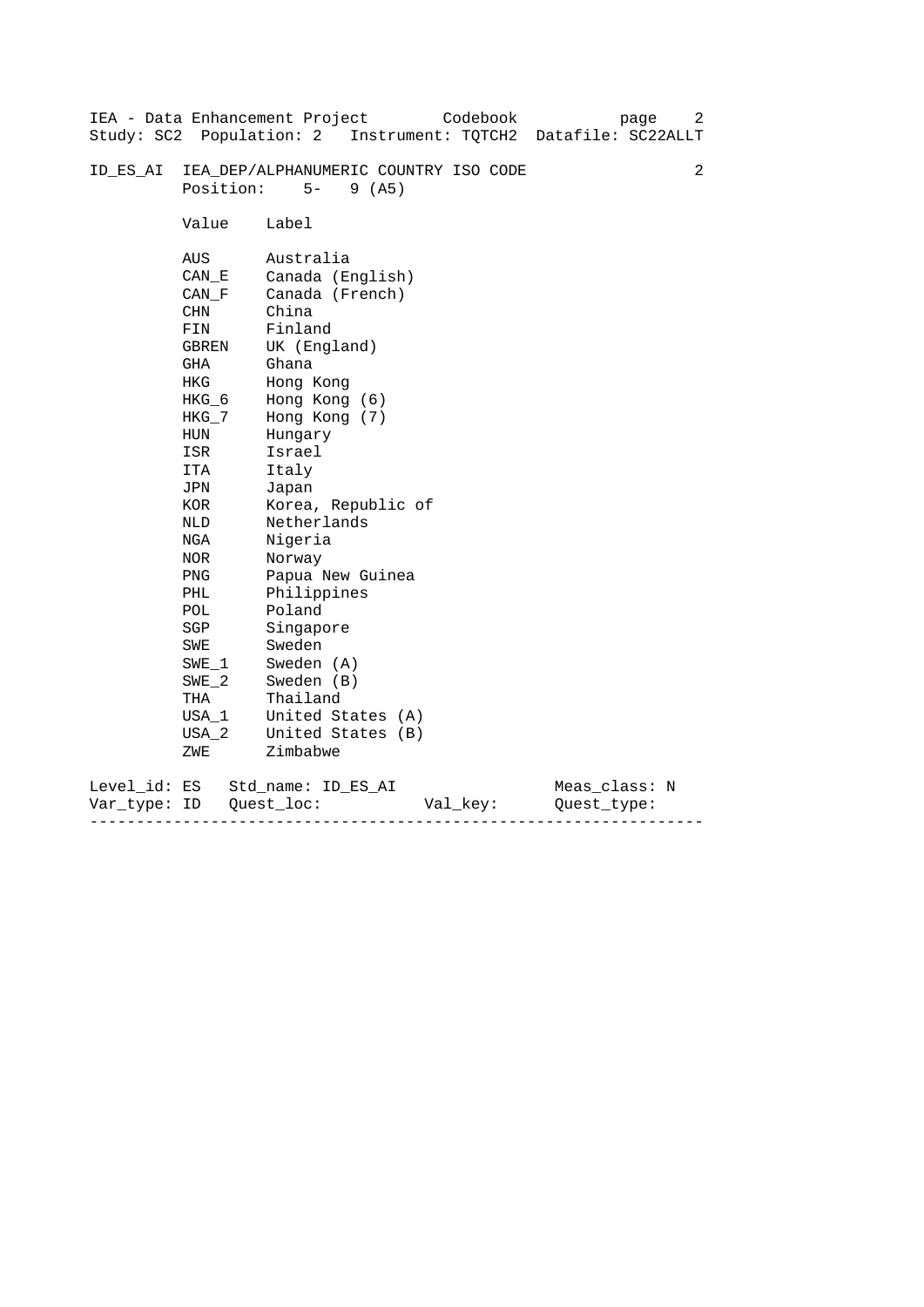| IEA - Data Enhancement Project Codebook |                                                                                                                                  |                                                                                                                                                                                                                                               |                                                              |          | page<br>Study: SC2 Population: 2 Instrument: TQTCH2 Datafile: SC22ALLT | 3 |
|-----------------------------------------|----------------------------------------------------------------------------------------------------------------------------------|-----------------------------------------------------------------------------------------------------------------------------------------------------------------------------------------------------------------------------------------------|--------------------------------------------------------------|----------|------------------------------------------------------------------------|---|
| CNTRYNUM                                | COUNTRY NUMBER<br>Position: 10- 11 (F2.0)                                                                                        |                                                                                                                                                                                                                                               |                                                              |          |                                                                        | 3 |
|                                         | Value                                                                                                                            | Label                                                                                                                                                                                                                                         |                                                              |          |                                                                        |   |
|                                         | 10<br>16<br>18<br>20<br>22<br>24<br>26<br>30<br>32<br>34<br>36<br>38<br>40<br>44<br>48<br>50<br>52<br>54<br>56<br>60<br>66<br>70 | Australia<br>Canada (French)<br>China<br>UK (England)<br>Finland<br>Ghana<br>Hong Kong<br>Hungary<br>Israel<br>Italy<br>Japan<br>Korea<br>Netherlands<br>Nigeria<br>Norway<br>Philippines<br>Poland<br>Singapore<br>Sweden (A, B)<br>Thailand | Canada (English)<br>Papua New Guinea                         |          |                                                                        |   |
|                                         | 72<br>74                                                                                                                         | Zimbabwe                                                                                                                                                                                                                                      | United States (A, B)                                         |          |                                                                        |   |
| Level_id: ES Std_name: ID_ES_N          |                                                                                                                                  |                                                                                                                                                                                                                                               |                                                              | Val_key: | Meas_class: N<br>Quest_type:                                           |   |
| POPN                                    | POPULATION<br>Position: 12- 12 (F1.0)<br>Value Label                                                                             |                                                                                                                                                                                                                                               |                                                              |          |                                                                        | 4 |
|                                         | 1<br>2<br>3                                                                                                                      |                                                                                                                                                                                                                                               | I (10-year olds)<br>II (14-year olds)<br>III (preuniversity) |          |                                                                        |   |
| Level_id: Std_name: ID_POP              |                                                                                                                                  |                                                                                                                                                                                                                                               |                                                              |          | Meas_class: N                                                          |   |
| STRATUM STRATUM NUMBER                  | Position: 13- 14 (F2.0)                                                                                                          |                                                                                                                                                                                                                                               |                                                              |          |                                                                        | 5 |
| Level_id: SM Std_name: ID_SM_N          | ---------------------                                                                                                            |                                                                                                                                                                                                                                               |                                                              | Val_key: | Meas_class: N<br>Quest_type:                                           |   |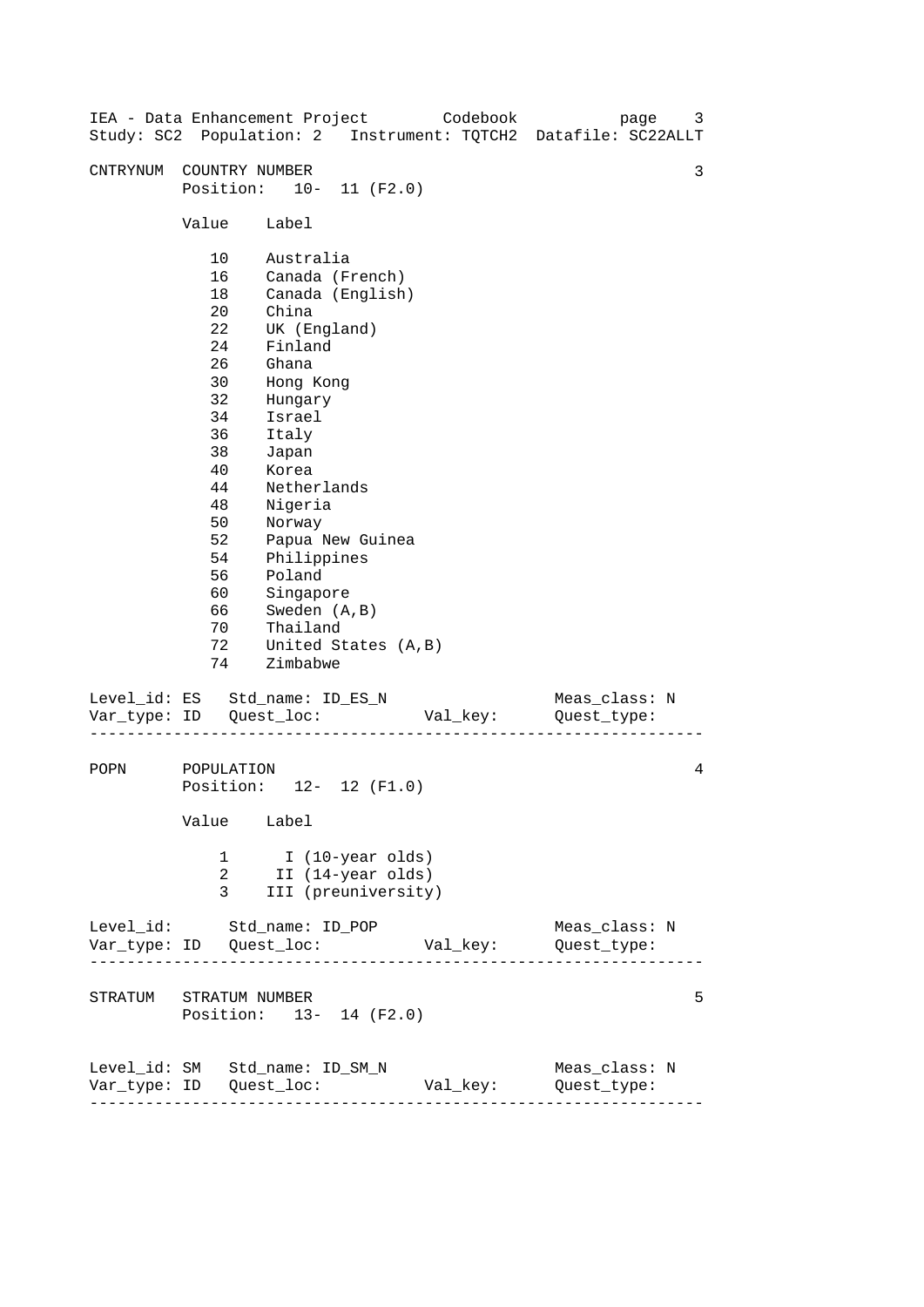|                      | IEA - Data Enhancement Project Codebook bage 4<br>Study: SC2 Population: 2 Instrument: TQTCH2 Datafile: SC22ALLT  |          |                                                        |    |
|----------------------|-------------------------------------------------------------------------------------------------------------------|----------|--------------------------------------------------------|----|
| SCHOOL SCHOOL NUMBER | Position: 15- 19 (F5.0)                                                                                           |          |                                                        | 6  |
|                      | Level_id: SC Std_name: ID_SC_N<br>Var_type: ID Quest_loc:                                                         |          | Meas_class: N<br>Val_key: Quest_type:<br>------------- |    |
| CLASS CLASS NUMBER   | Position: 20- 21 (F2.0)                                                                                           |          |                                                        | 7  |
|                      | Level_id: CL Std_name: ID_CL_N Meas_class: 1<br>Var_type: ID Quest_loc: Val_key: Quest_type:                      |          | Meas_class: N                                          |    |
|                      | TEACHER TEACHER NUMBER<br>Position: 22- 23 (F2.0)                                                                 |          |                                                        | 8  |
|                      | Level_id: TE Std_name: ID_TE_N                                                                                    |          | Meas_class: N<br>_____________________                 |    |
|                      | STRWGT STRATUM WEIGHT<br>Position: 24- 31 (F8.6)                                                                  |          |                                                        | 9  |
|                      | Level_id: SM Std_name: WT_SM                                                                                      |          | Meas_class: R                                          |    |
| TSEX TEACHER SEX     | Position: 32- 32 (F1.0)<br>Value Label<br>male<br>1<br>2<br>female<br>8.A not ascertained<br>.0 missing data<br>9 |          |                                                        | 10 |
|                      | Level_id: TE Std_name: BTBSEX                                                                                     | Val_key: | Meas_class: N<br>Quest_type: MC                        |    |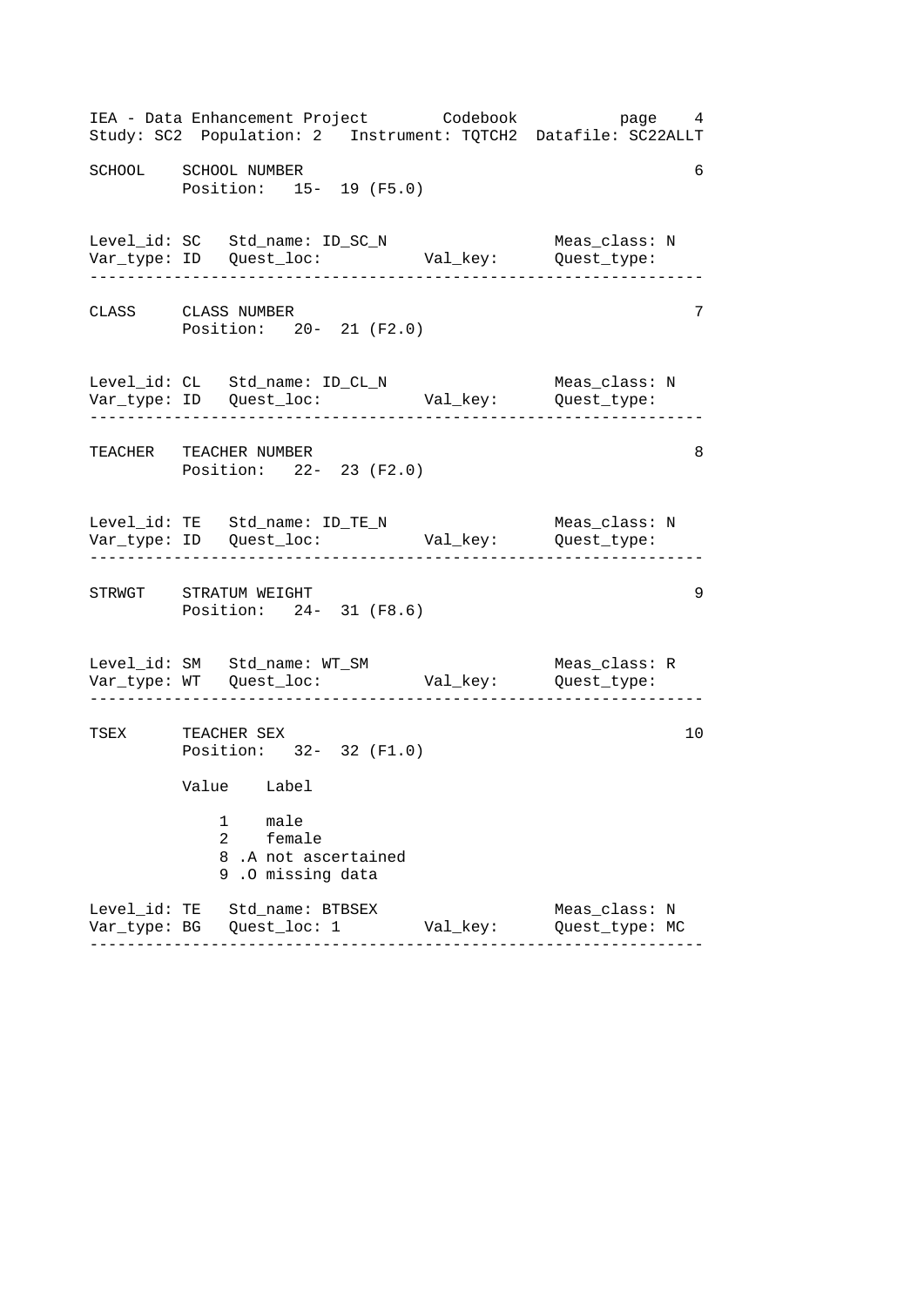------------------------------------------------------------------ ------------------------------------------------------------------ ------------------------------------------------------------------ IEA - Data Enhancement Project Codebook page 5 Study: SC2 Population: 2 Instrument: TQTCH2 Datafile: SC22ALLT TAGE TEACHER AGE 11 Position: 33- 33 (F1.0) Value Label 1 <28 years 2 28-37 years 3 38-47 years 4 48-57 years 5 >57 years 8 .A not ascertained 9 .O missing data Level\_id: TE Std\_name: BTBAGE Meas\_class: O Var\_type: BG Quest\_loc: 2 Val\_key: Quest\_type: MC TPOSTED YEARS POST-SECONDARY EDUCATION Position: 34- 34 (F1.0) Value Label 1 no further education 2 1 year 3 2 years 4 3 years 5 4 years 6 5 or more years 8 .A not ascertained 9 .O missing data Level\_id: TE Std\_name: BTBPOSED Meas\_class: 0 Var\_type: BG Quest\_loc: 3 Val\_key: Quest\_type: MC TPOSTSCI AMOUNT POST-SECONDARY SCIENCE EDUCATION Position: 35- 36 (F2.0) Value Label 1 no further education 2 no further science 3 up to 1/4 science 4 1/4 to 3/4 science 5 more than 3/4 sci 98 .A not ascertained 99 .O missing data Level\_id: TE Std\_name: BTBSCIED Meas\_class: N Var\_type: BG Quest\_loc: 4 Val\_key: Quest\_type: MC 12 13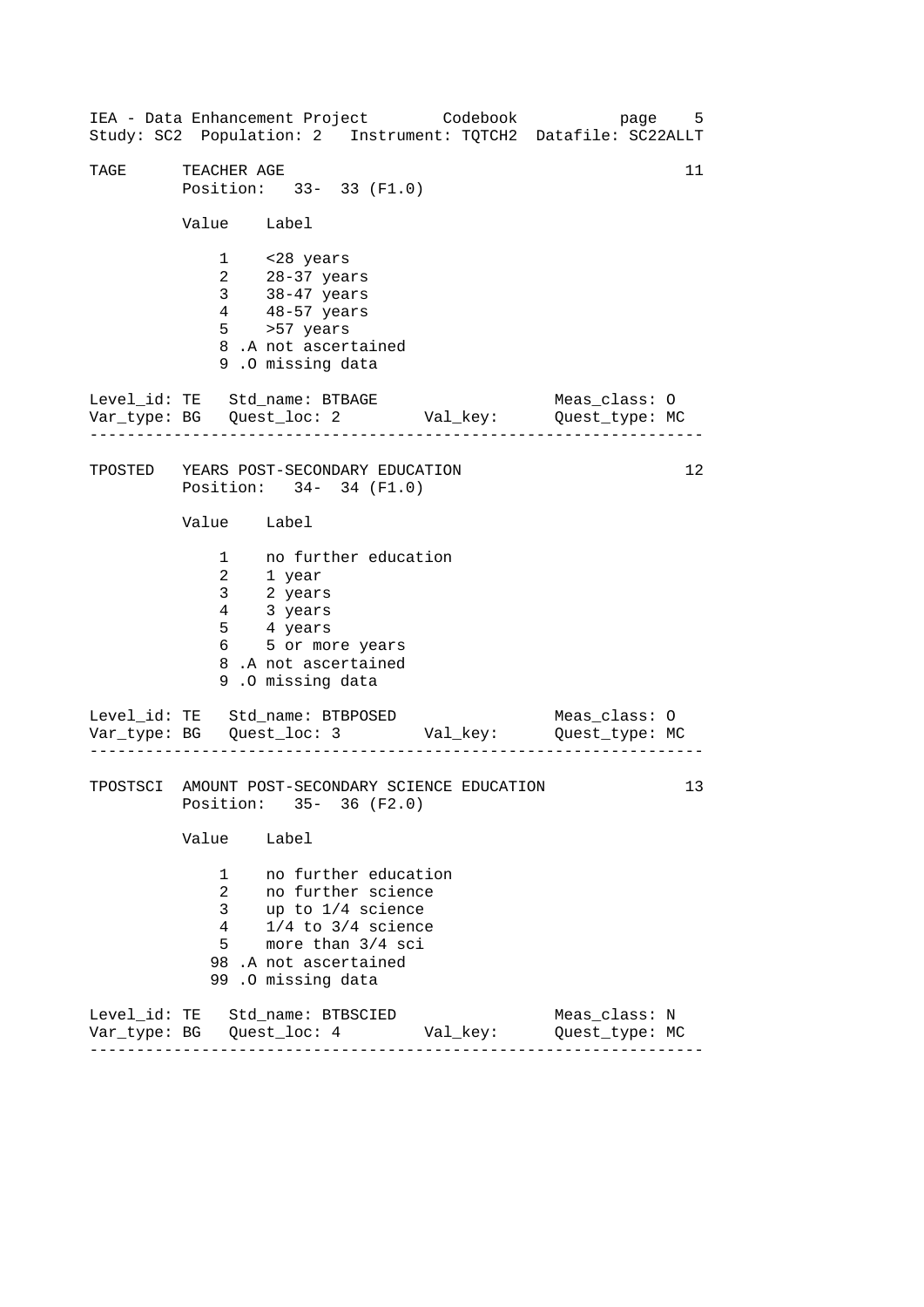| IEA - Data Enhancement Project Codebook<br>Study: SC2 Population: 2 Instrument: TQTCH2 Datafile: SC22ALLT                                        | page 6                          |    |
|--------------------------------------------------------------------------------------------------------------------------------------------------|---------------------------------|----|
| TCHEXP YEARS TEACHING EXPERIENCE<br>Position: 37- 37 (F1.0)                                                                                      |                                 | 14 |
| Value Label                                                                                                                                      |                                 |    |
| 1 up to 5 years<br>2 6-10 years<br>3 11-20 years<br>4 21-30 years<br>$5 \rightarrow 30 \text{ years}$<br>8.A not ascertained<br>9.0 missing data |                                 |    |
| Level_id: TE Std_name: BTBYEARS<br>Var_type: BG    Quest_loc: 5    Val_key:    Quest_type: MC<br>. _ _ _ _ _ _ _ _ _ _ _ _ _ _                   | Meas_class: O                   |    |
| HRSSCI HOURS SPENT AT SCHOOL/SCIENCE SUBJECTS<br>Position: 38- 39 (F2.0)                                                                         |                                 | 15 |
| Value Label                                                                                                                                      |                                 |    |
| 98.A not ascertained<br>99.0 missing data                                                                                                        |                                 |    |
| Level_id: TE Std_name: BTBHOUR1 Meas_class: R<br>Var_type: BG Quest_loc: 6/A Val_key: Quest_type: FR                                             |                                 |    |
| HRSMATH HOURS SPENT AT SCHOOL/MATH SUBJECTS<br>Position: 40- 41 (F2.0)                                                                           |                                 | 16 |
| Value Label                                                                                                                                      |                                 |    |
| 98.A not ascertained<br>99.0 missing data                                                                                                        |                                 |    |
| Level_id: TE Std_name: BTBHOUR2                                                                                                                  | Meas_class: R<br>Quest_type: FR |    |
| HRSOTHER HOURS SPENT AT SCHOOL/OTHER SUBJECTS<br>Position: 42- 43 (F2.0)                                                                         |                                 | 17 |
| Value Label                                                                                                                                      |                                 |    |
| 98.A not ascertained<br>99.0 missing data                                                                                                        |                                 |    |
| Level_id: TE Std_name: BTBHOUR3<br>Var_type: BG    Quest_loc: 6/C    Val_key:    Quest_type: FR                                                  | Meas_class: R                   |    |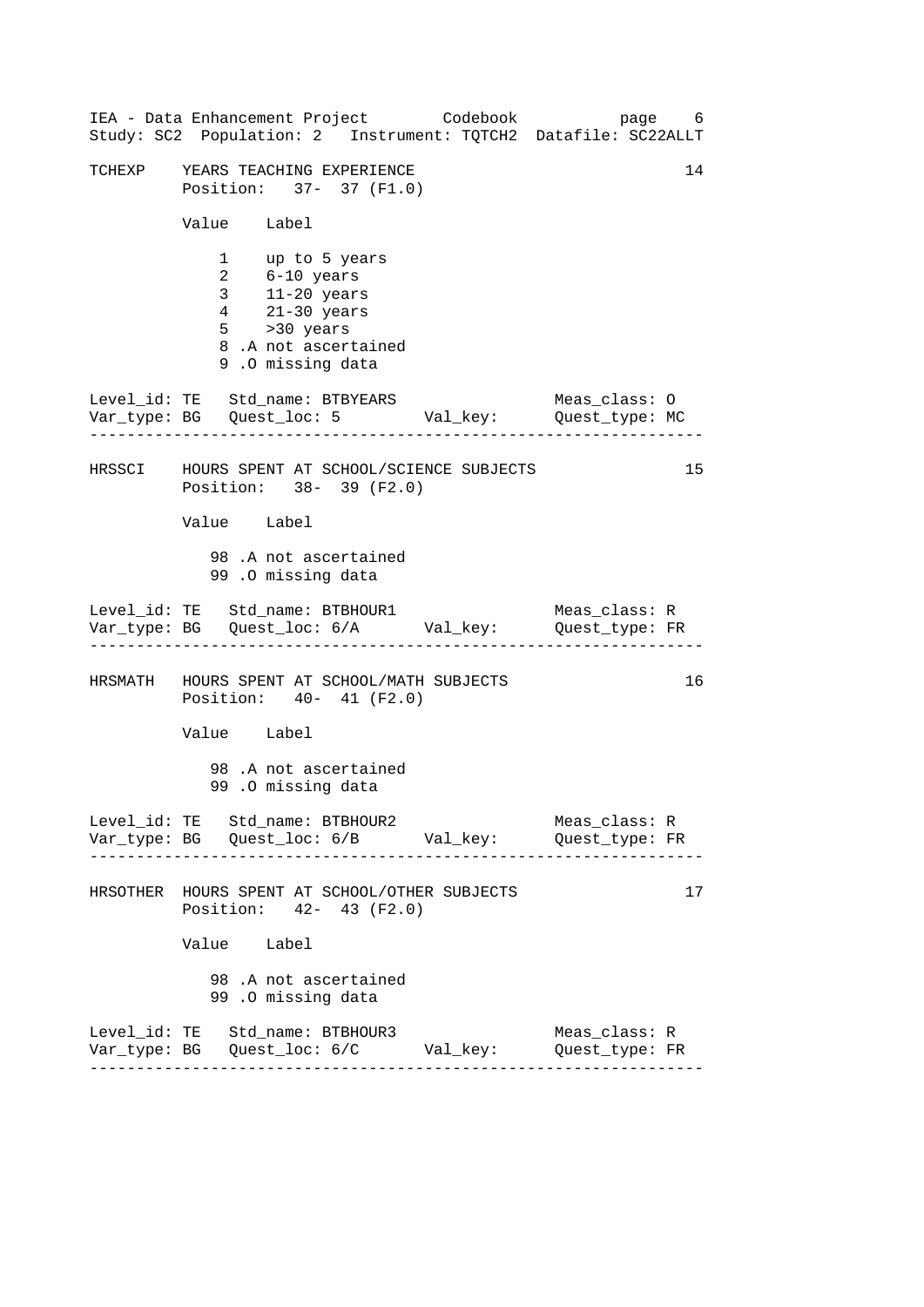------------------------------------------------------------------ ------------------------------------------------------------------ ------------------------------------------------------------------ ------------------------------------------------------------------ IEA - Data Enhancement Project Codebook page 7 Study: SC2 Population: 2 Instrument: TQTCH2 Datafile: SC22ALLT HRSMARK HOURS SPENT AT SCHOOL/PREPARING LESSONS 18 Position: 44- 45 (F2.0) Value Label 98 .A not ascertained 99 .O missing data Level\_id: TE Std\_name: BTBHOUR4 Meas\_class: R Var\_type: BG Quest\_loc: 6/D Val\_key: Quest\_type: FR MARKOUT HOURS OUTSIDE SCHOOL/PREPARING LESSONS 19 Position: 46- 46 (F1.0) Value Label 1 up to 3 hours 2 4- 6 hours 3 7-10 hours 4 11-15 hours 5 more than 15 hours 8 .A not ascertained 9 .O missing data Level\_id: TE Std\_name: BTBHOURO Meas\_class: 0 Var\_type: BG Quest\_loc: 7 Val\_key: Quest\_type: MC SCTCHASS MEMBER SCIENCE TEACHER ASSOCIATION 20 Position: 47- 47 (F1.0) Value Label 1 yes 2 no 8 .A not ascertained 9 .O missing data Level\_id: TE Std\_name: BTBMEMBS Meas\_class: N Var\_type: BG Quest\_loc: 8 Val\_key: Quest\_type: MC READGEN READING TEACHING JOURNALS 21 Position: 48- 48 (F1.0) Value Label 1 regularly 2 occasionally 3 rarely or never 8 .A not ascertained 9 .O missing data Level\_id: TE Std\_name: BTBREAD1 Meas\_class: N Var\_type: BG Quest\_loc: 9 Val\_key: Quest\_type: MC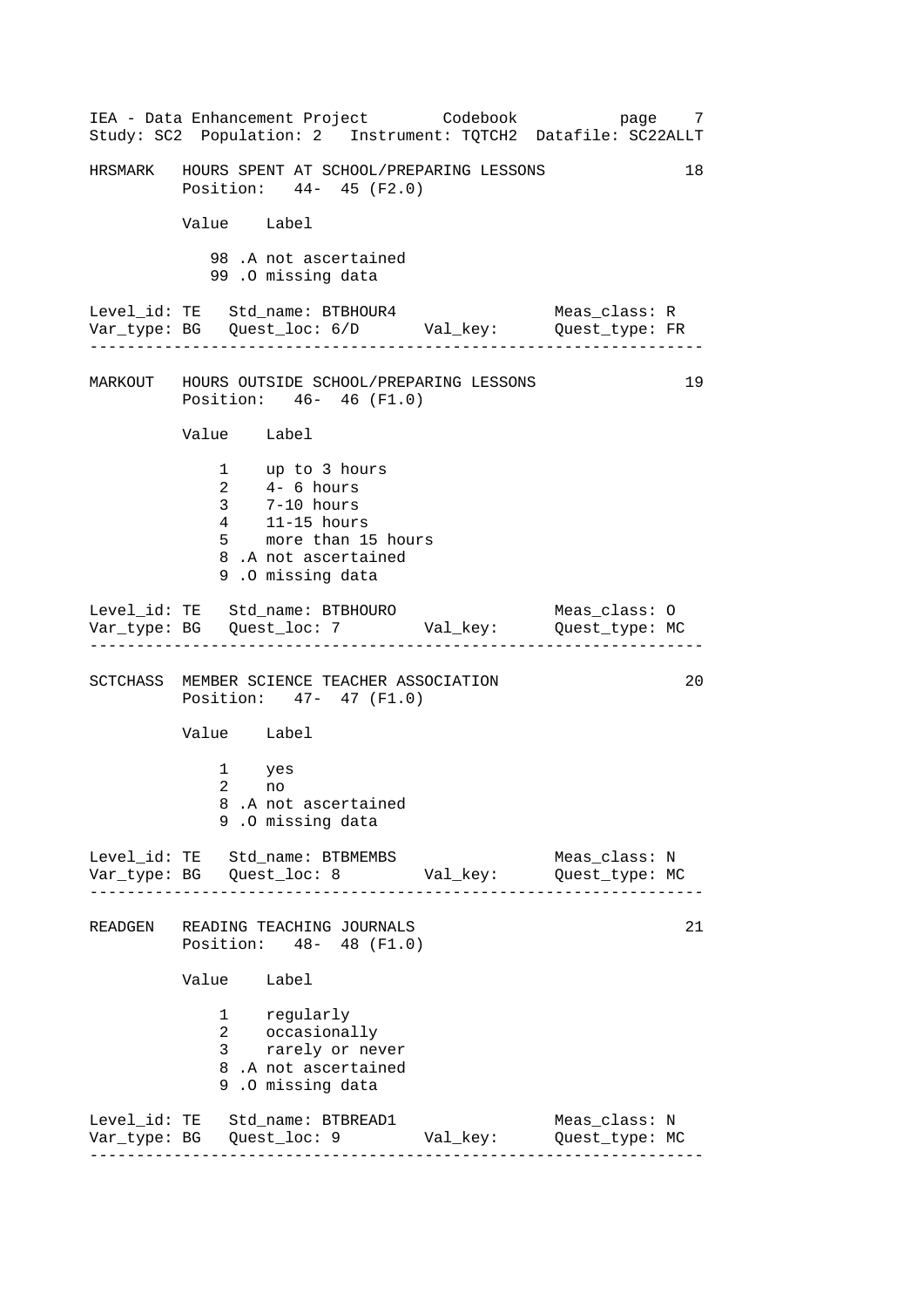------------------------------------------------------------------ ------------------------------------------------------------------ ------------------------------------------------------------------ ------------------------------------------------------------------ IEA - Data Enhancement Project Codebook page 8 Study: SC2 Population: 2 Instrument: TQTCH2 Datafile: SC22ALLT READSCI READING SCIENCE JOURNALS 22 Position: 49- 49 (F1.0) Value Label 1 regularly 2 occasionally 3 rarely or never 8 .A not ascertained 9 .O missing data Level\_id: TE Std\_name: BTBREAD2 Meas\_class: N Var\_type: BG Quest\_loc: 10 Val\_key: Quest\_type: MC INSERV AMOUNT INSERVICE EDUCATION 23 Position: 50- 50 (F1.0) Value Label 1 none 2 < 1 day 3 1-2 days 4 3-5 days 5 > 5 days 8 .A not ascertained 9 .O missing data Level\_id: TE Std\_name: BTBINSED Meas\_class: 0 Var\_type: BG Quest\_loc: 11 Val\_key: Quest\_type: MC TCHGOUT TEACHING SCIENCE OUTSIDE TRAINING 24 Position: 51- 51 (F1.0) Value Label 1 yes 2 no 8 .A not ascertained 9 .O missing data Level\_id: TE Std\_name: BTBTOUTT Meas\_class: N Var\_type: BG Quest\_loc: 12 Val\_key: Quest\_type: MC GROSALYR GROSS SALARY PER YEAR 25 Position: 52- 54 (F3.0) Value Label 998 .A not ascertained 999 .O missing data Level\_id: TE Std\_name: BTBSALGR Meas\_class: R Var\_type: BG Quest\_loc: 13/A Val\_key: Quest\_type: FR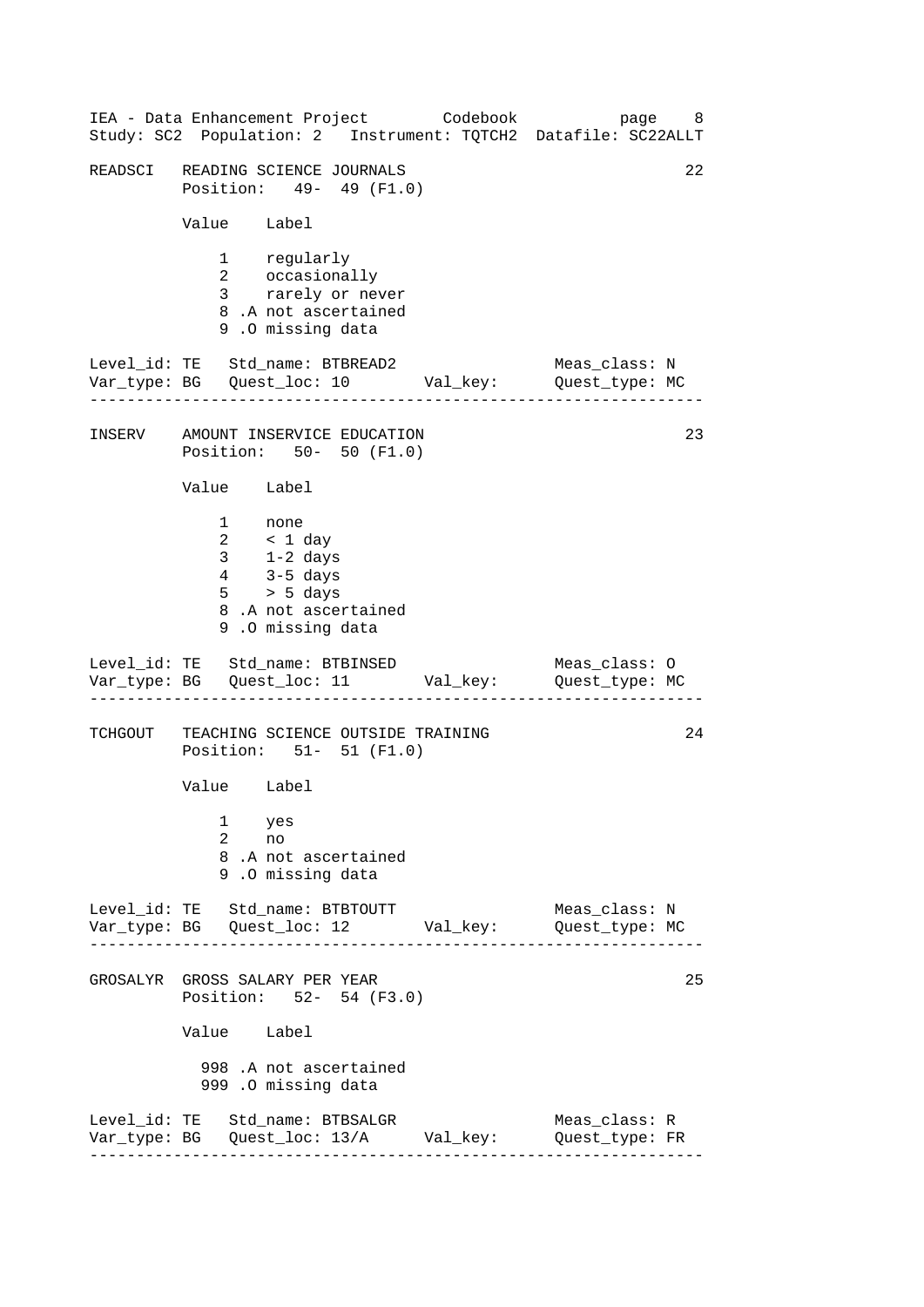------------------------------------------------------------------ ------------------------------------------------------------------ ------------------------------------------------------------------ ------------------------------------------------------------------ IEA - Data Enhancement Project Codebook page 9 Study: SC2 Population: 2 Instrument: TQTCH2 Datafile: SC22ALLT NETSALYR NET SALARY PER YEAR 26 Position: 55- 57 (F3.0) Value Label 998 .A not ascertained 999 .O missing data Level\_id: TE Std\_name: BTBSALNT Meas\_class: R Var\_type: BG Quest\_loc: 13/B Val\_key: Quest\_type: FR TCLS1YR SCIENCE CLASS 1/GRADE LEVEL Position: 58- 59 (F2.0) Value Label 98 .A not ascertained 99 .O missing data Level\_id: TE Std\_name: BTBSCL1G Meas\_class: 0 Var\_type: BG Quest\_loc: 14/A Val\_key: Quest\_type: FR TCLS1SUB SCIENCE CLASS 1/NAME SUBJECT Position: 60- 61 (F2.0) Value Label 1 science 2 earth science 3 biology 4 chemistry 5 physics 6 other 7 other 8 other 98 .A not ascertained 99 .O missing data Level\_id: TE Std\_name: BTBSCL1N Meas\_class: N Var\_type: BG Quest\_loc: 14/A Val\_key: Quest\_type: FR TCLS1HRS SCIENCE CLASS 1/HOURS PER WEEK Position: 62- 63 (F2.0) Value Label 98 .A not ascertained 99 .O missing data Level\_id: TE Std\_name: BTBSCL1H Meas\_class: R Var\_type: BG Quest\_loc: 14/A Val\_key: Quest\_type: FR 27 28 29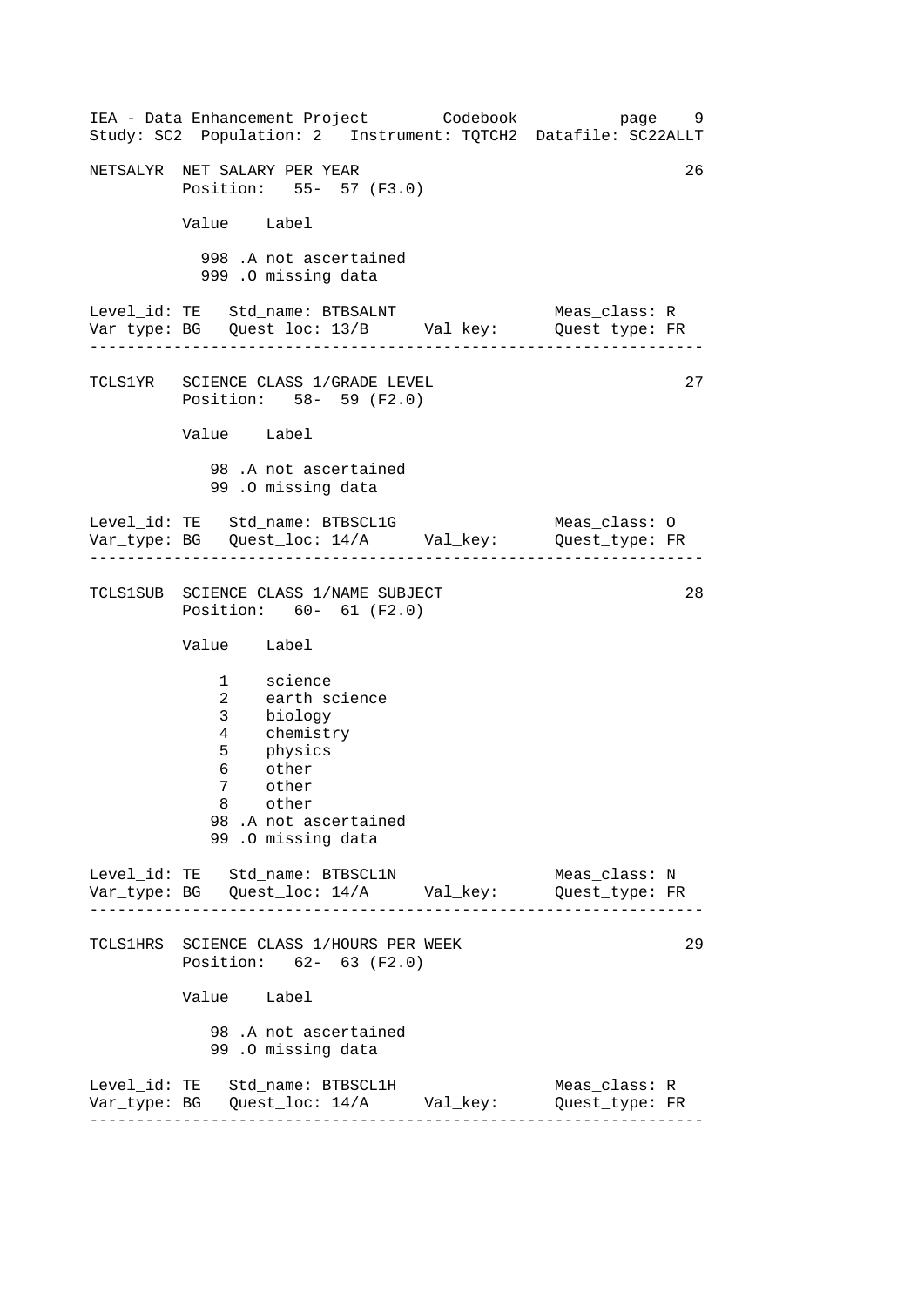| IEA - Data Enhancement Project Codebook<br>Study: SC2 Population: 2 Instrument: TQTCH2 Datafile: SC22ALLT                                                                        | page 10                         |
|----------------------------------------------------------------------------------------------------------------------------------------------------------------------------------|---------------------------------|
| TCLS1BOY SCIENCE CLASS 1/N OF MALE STUDENTS<br>Position: 64- 65 (F2.0)                                                                                                           | 30                              |
| Value Label                                                                                                                                                                      |                                 |
| 98.A not ascertained<br>99.0 missing data                                                                                                                                        |                                 |
| Level_id: TE Std_name: BTBSCL1M<br>Var_type: BG Quest_loc: 14/A Val_key: Quest_type: FR                                                                                          | Meas_class: R                   |
| TCLS1GIR SCIENCE CLASS 1/N OF FEMALE STUDENTS<br>Position: 66- 67 (F2.0)                                                                                                         | 31                              |
| Value Label                                                                                                                                                                      |                                 |
| 98.A not ascertained<br>99.0 missing data                                                                                                                                        |                                 |
| Level_id: TE Std_name: BTBSCL1F<br>Var_type: BG    Quest_loc: 14/A    Val_key:    Quest_type: FR<br>. Le celes de la calendaria de la                                            | Meas class: R                   |
| TCLS2YR SCIENCE CLASS 2/GRADE LEVEL<br>Position: 68- 69 (F2.0)                                                                                                                   | 32                              |
| Value Label                                                                                                                                                                      |                                 |
| 98.A not ascertained<br>99.0 missing data                                                                                                                                        |                                 |
| Level_id: TE Std_name: BTBSCL2G<br>Var_type: BG    Quest_loc: 14/B    Val_key:    Quest_type: FR                                                                                 | Meas_class: O                   |
| TCLS2SUB SCIENCE CLASS 2/NAME SUBJECT<br>Position:<br>$70 - 71$ (F2.0)                                                                                                           | 33                              |
| Value<br>Label                                                                                                                                                                   |                                 |
| 1<br>science<br>2<br>earth science<br>3<br>biology<br>4<br>chemistry<br>5<br>physics<br>other<br>6<br>7<br>other<br>other<br>8<br>98 .A not ascertained<br>.0 missing data<br>99 |                                 |
| Level_id: TE Std_name: BTBSCL2N<br>Var_type: BG    Quest_loc: 14/B    Val_key:                                                                                                   | Meas_class: N<br>Quest_type: FR |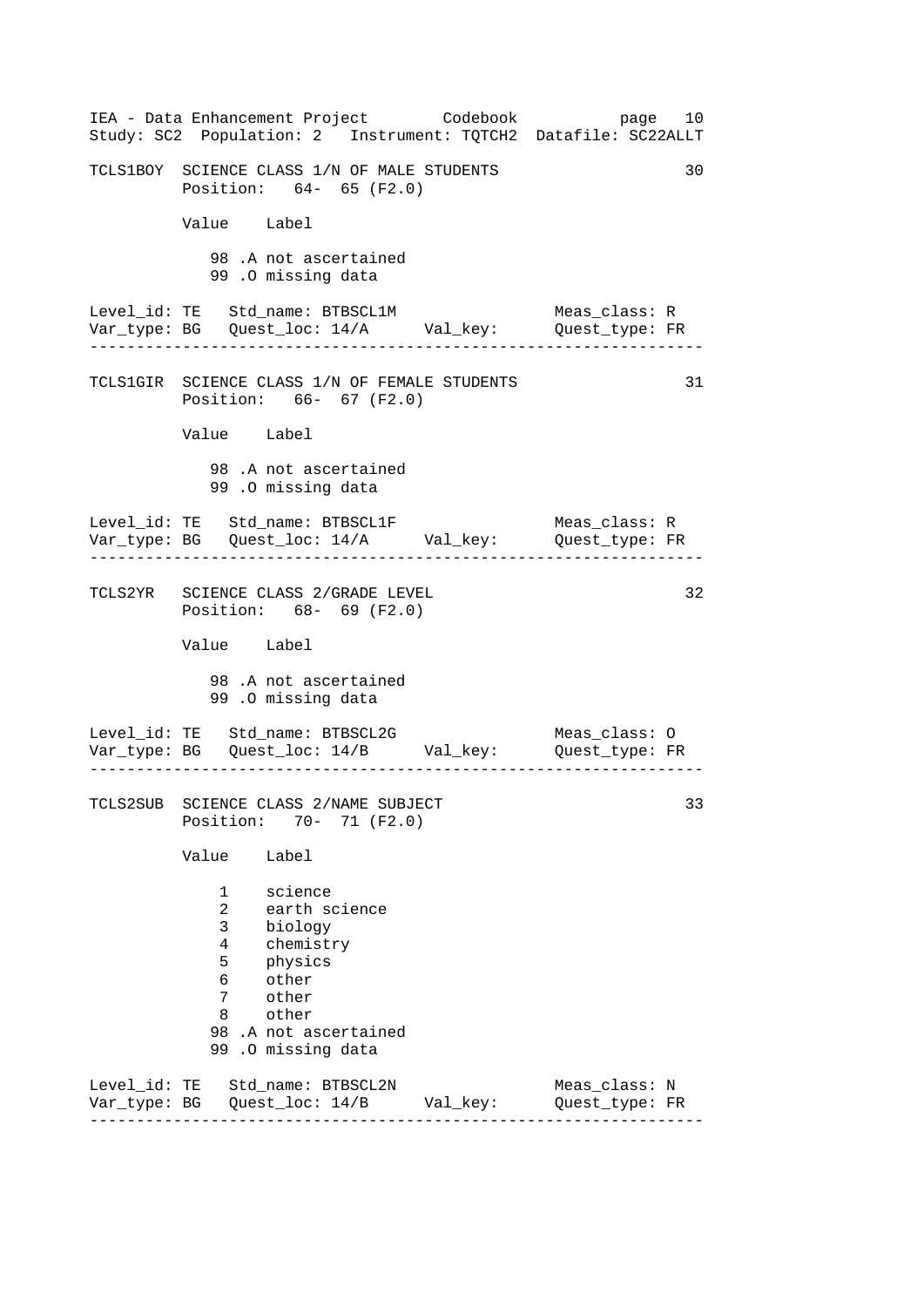| IEA - Data Enhancement Project Codebook<br>Study: SC2 Population: 2 Instrument: TQTCH2 Datafile: SC22ALLT | page 11                         |
|-----------------------------------------------------------------------------------------------------------|---------------------------------|
| TCLS2HRS SCIENCE CLASS 2/HOURS PER WEEK<br>Position: 72- 73 (F2.0)                                        | 34                              |
| Value Label                                                                                               |                                 |
| 98.A not ascertained<br>99.0 missing data                                                                 |                                 |
| Level_id: TE Std_name: BTBSCL2H<br>Var_type: BG    Quest_loc: 14/B    Val_key:    Quest_type: FR          | Meas_class: R                   |
| TCLS2BOY SCIENCE CLASS 2/N OF MALE STUDENTS<br>Position: 74- 75 (F2.0)                                    | 35                              |
| Value Label                                                                                               |                                 |
| 98.A not ascertained<br>99.0 missing data                                                                 |                                 |
| Level_id: TE Std_name: BTBSCL2M                                                                           | Meas_class: R                   |
| TCLS2GIR SCIENCE CLASS 2/N OF FEMALE STUDENTS<br>Position: 76- 77 (F2.0)                                  | 36                              |
| Value Label                                                                                               |                                 |
| 98.A not ascertained<br>99.0 missing data                                                                 |                                 |
| $\frac{1}{2}$                                                                                             |                                 |
| TCLS3YR SCIENCE CLASS 3/GRADE LEVEL<br>Position: 78- 79 (F2.0)                                            | 37                              |
| Value Label                                                                                               |                                 |
| 98 .A not ascertained<br>99.0 missing data                                                                |                                 |
| Level_id: TE Std_name: BTBSCL3G                                                                           | Meas_class: 0<br>Quest_type: FR |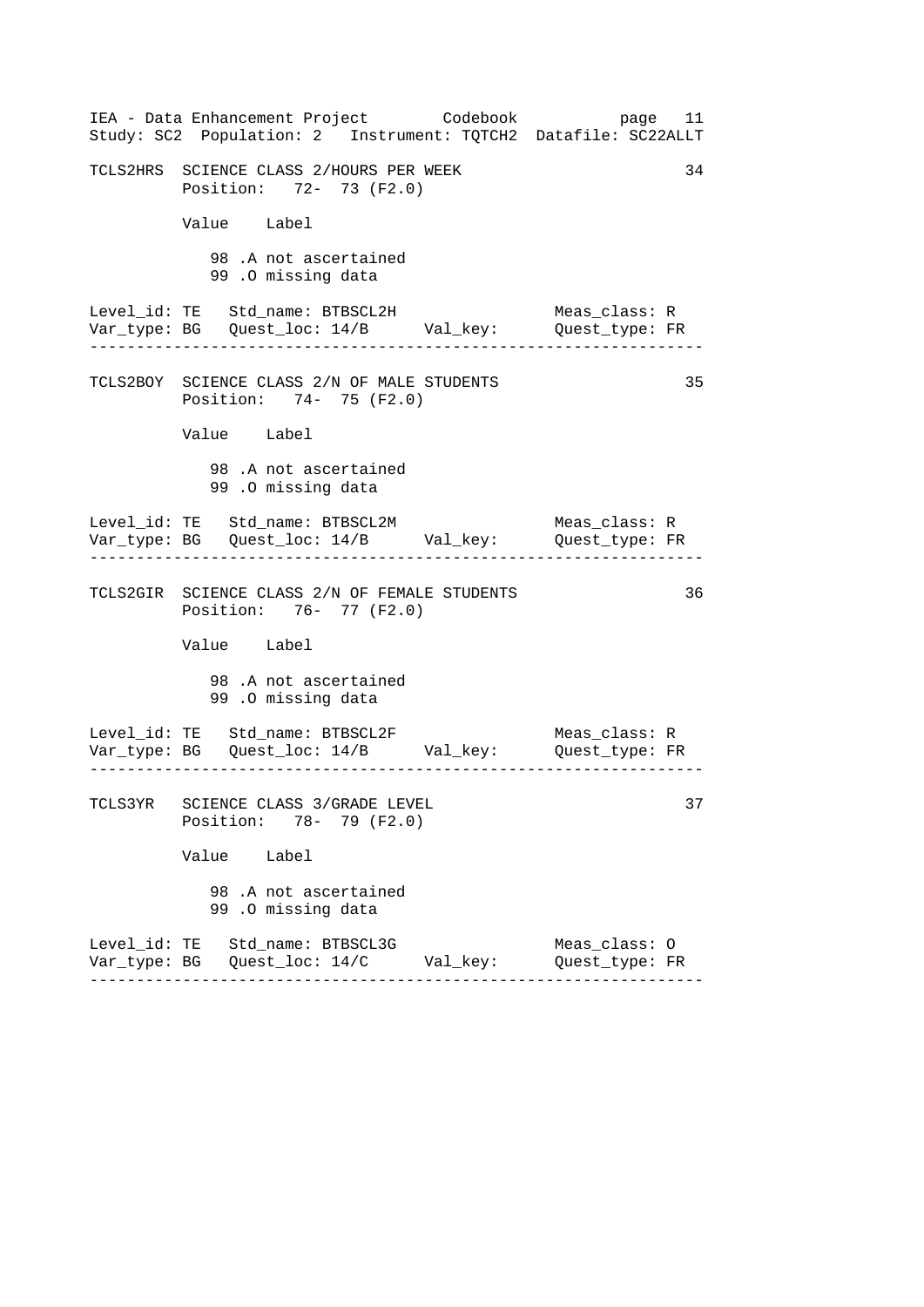| IEA - Data Enhancement Project Codebook<br>Study: SC2 Population: 2 Instrument: TQTCH2 Datafile: SC22ALLT                                           | page 12                         |
|-----------------------------------------------------------------------------------------------------------------------------------------------------|---------------------------------|
| TCLS3SUB SCIENCE CLASS 3/NAME SUBJECT<br>Position: 80- 81 (F2.0)                                                                                    | 38                              |
| Value Label                                                                                                                                         |                                 |
| 1 science<br>2 earth science<br>3 biology<br>4 chemistry<br>5 physics<br>6 other<br>7 other<br>8 other<br>98.A not ascertained<br>99.0 missing data |                                 |
| Level_id: TE Std_name: BTBSCL3N<br>Var_type: BG    Quest_loc: 14/C    Val_key:    Quest_type: FR                                                    | Meas_class: N                   |
| TCLS3HRS SCIENCE CLASS 3/HOURS PER WEEK<br>Position: 82- 83 (F2.0)                                                                                  | 39                              |
| Value Label                                                                                                                                         |                                 |
| 98.A not ascertained<br>99.0 missing data                                                                                                           |                                 |
| Level_id: TE Std_name: BTBSCL3H<br>Var_type: BG    Quest_loc: 14/C    Val_key:    Quest_type: FR                                                    | Meas_class: R                   |
| TCLS3BOY SCIENCE CLASS 3/N OF MALE STUDENTS<br>Position: 84- 85 (F2.0)                                                                              | 40                              |
| Value Label                                                                                                                                         |                                 |
| 98.A not ascertained<br>99.0 missing data                                                                                                           |                                 |
| Level_id: TE Std_name: BTBSCL3M<br>Var_type: BG    Quest_loc: 14/C    Val_key:    Quest_type: FR                                                    | Meas_class: R                   |
| TCLS3GIR SCIENCE CLASS 3/N OF FEMALE STUDENTS<br>Position: 86- 87 (F2.0)                                                                            | 41                              |
| Value Label                                                                                                                                         |                                 |
| 98.A not ascertained<br>99 .0 missing data                                                                                                          |                                 |
| Level_id: TE Std_name: BTBSCL3F                                                                                                                     | Meas_class: R<br>Quest_type: FR |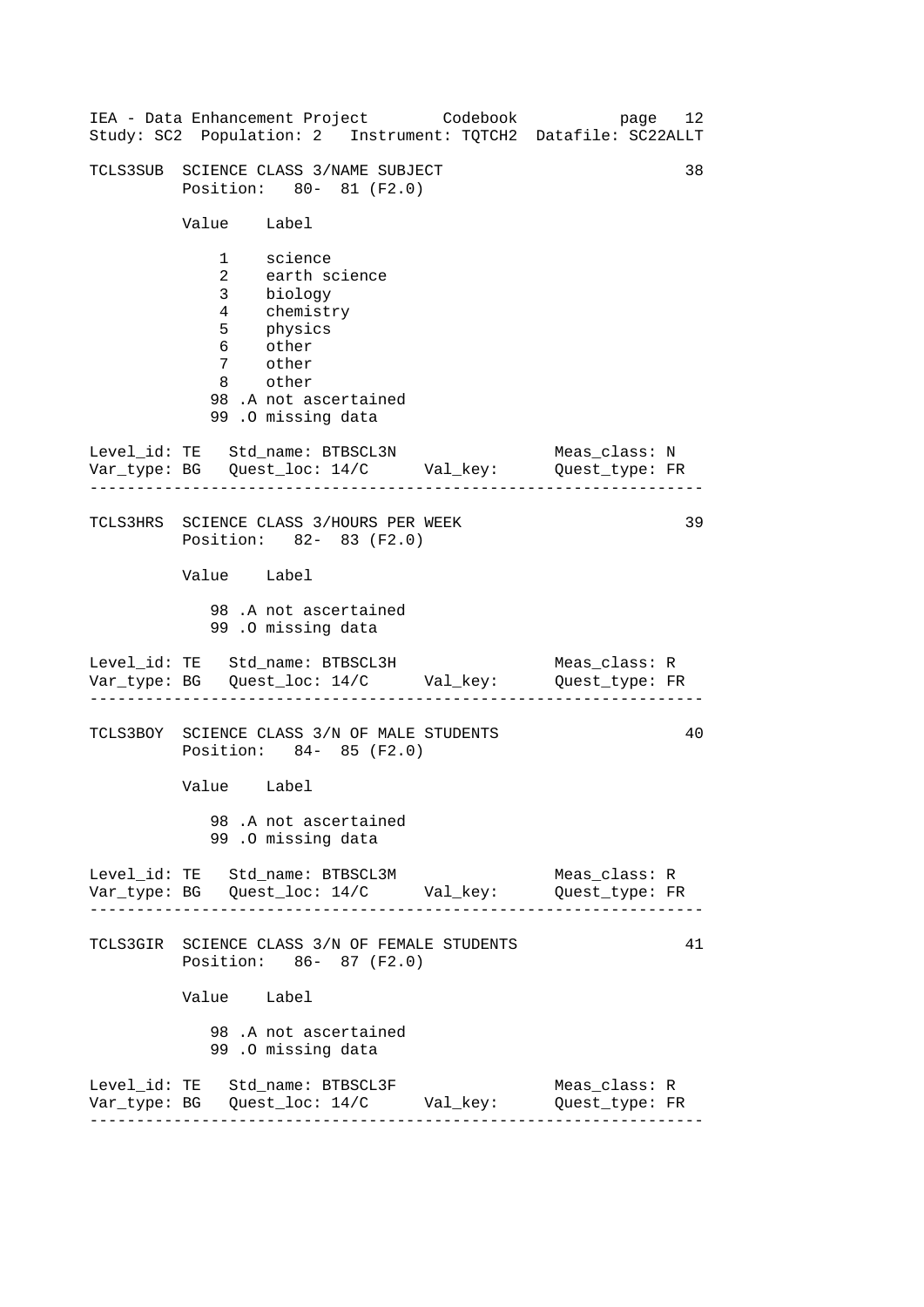| IEA - Data Enhancement Project Codebook<br>Study: SC2 Population: 2 Instrument: TQTCH2 Datafile: SC22ALLT                                                         |          | page 13                         |    |
|-------------------------------------------------------------------------------------------------------------------------------------------------------------------|----------|---------------------------------|----|
| TCLS4YR SCIENCE CLASS 4/GRADE LEVEL<br>Position: 88- 89 (F2.0)                                                                                                    |          |                                 | 42 |
| Value Label                                                                                                                                                       |          |                                 |    |
| 98.A not ascertained<br>99.0 missing data                                                                                                                         |          |                                 |    |
| Level_id: TE Std_name: BTBSCL4G<br>Var_type: BG    Quest_loc: 14/D    Val_key:    Quest_type: FR                                                                  |          | Meas_class: O                   |    |
| TCLS4SUB SCIENCE CLASS 4/NAME SUBJECT<br>Position: 90- 91 (F2.0)                                                                                                  |          |                                 | 43 |
| Value Label                                                                                                                                                       |          |                                 |    |
| 1 science<br>earth science<br>$\mathbf{2}$<br>3 biology<br>4 chemistry<br>5 physics<br>6 other<br>7 other<br>8 other<br>98.A not ascertained<br>99.0 missing data |          |                                 |    |
| Level_id: TE Std_name: BTBSCL4N<br>Var_type: BG    Quest_loc: 14/D    Val_key:    Quest_type: FR                                                                  |          | Meas class: N                   |    |
| TCLS4HRS SCIENCE CLASS 4/HOURS PER WEEK<br>Position: 92- 93 (F2.0)                                                                                                |          |                                 | 44 |
| Value Label                                                                                                                                                       |          |                                 |    |
| 98.A not ascertained<br>99.0 missing data                                                                                                                         |          |                                 |    |
| Level_id: TE Std_name: BTBSCL4H                                                                                                                                   | Val_key: | Meas_class: R<br>Quest_type: FR |    |
| TCLS4BOY SCIENCE CLASS 4/N OF MALE STUDENTS<br>Position: 94- 95 (F2.0)                                                                                            |          |                                 | 45 |
| Value Label                                                                                                                                                       |          |                                 |    |
| 98 .A not ascertained<br>99.0 missing data                                                                                                                        |          |                                 |    |
| Level_id: TE Std_name: BTBSCL4M                                                                                                                                   |          | Meas_class: R<br>Quest_type: FR |    |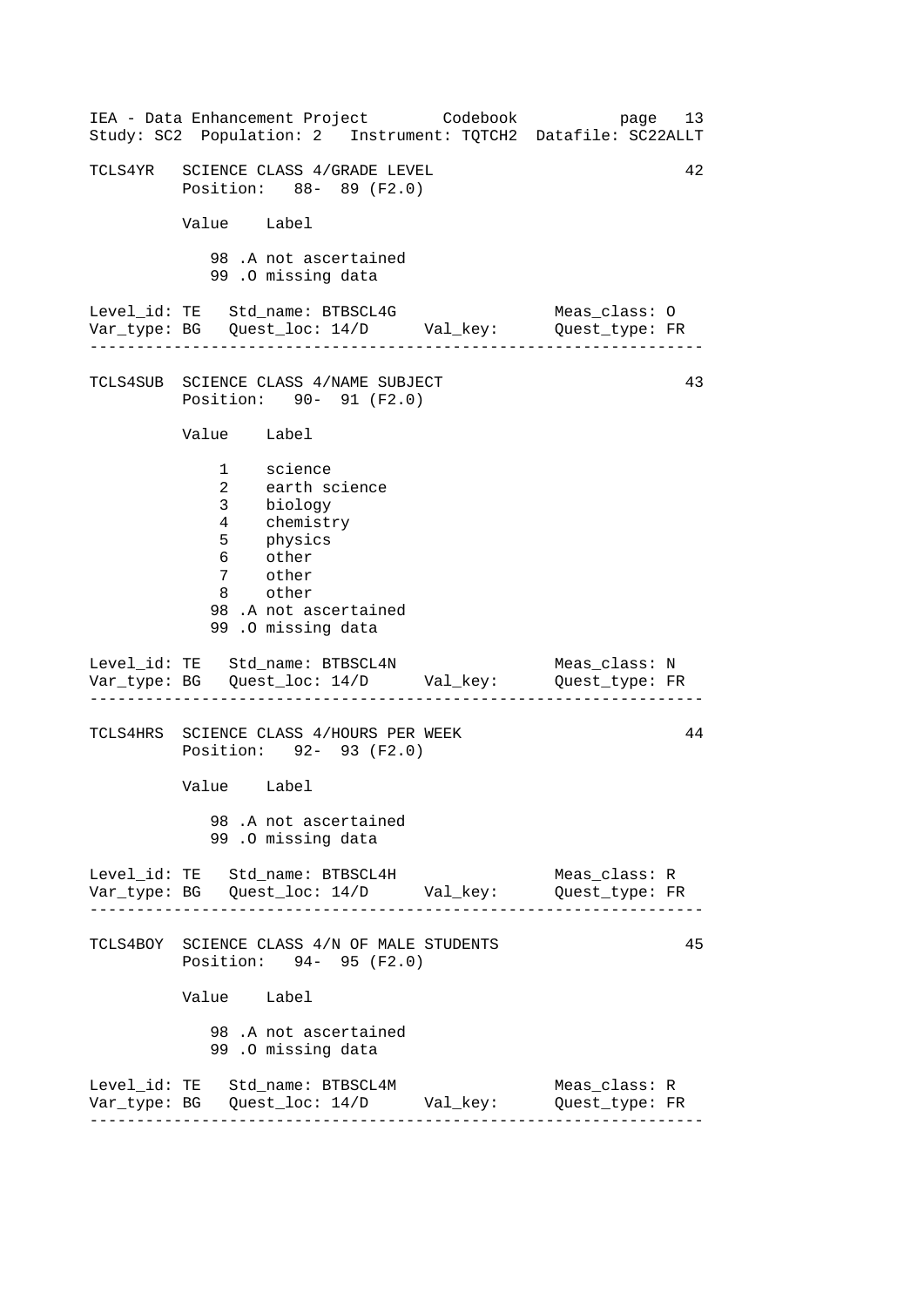------------------------------------------------------------------ ------------------------------------------------------------------ ------------------------------------------------------------------ ------------------------------------------------------------------ IEA - Data Enhancement Project Codebook page 14 Study: SC2 Population: 2 Instrument: TQTCH2 Datafile: SC22ALLT TCLS4GIR SCIENCE CLASS 4/N OF FEMALE STUDENTS 46 Position: 96- 97 (F2.0) Value Label 98 .A not ascertained 99 .O missing data Level\_id: TE Std\_name: BTBSCL4F Meas\_class: R Var\_type: BG Quest\_loc: 14/D Val\_key: Quest\_type: FR TCLS5YR SCIENCE CLASS 5/GRADE LEVEL Position: 98- 99 (F2.0) Value Label 98 .A not ascertained 99 .O missing data Level\_id: TE Std\_name: BTBSCL5G Meas\_class: O Var\_type: BG Quest\_loc: 14/E Val\_key: Quest\_type: FR TCLS5SUB SCIENCE CLASS 5/NAME SUBJECT Position: 100- 101 (F2.0) Value Label 1 science 2 earth science 3 biology 4 chemistry 5 physics 6 other 7 other 8 other 98 .A not ascertained 99 .O missing data Level\_id: TE Std\_name: BTBSCL5N Meas\_class: N Var\_type: BG Quest\_loc: 14/E Val\_key: Quest\_type: FR TCLS5HRS SCIENCE CLASS 5/HOURS PER WEEK Position: 102- 103 (F2.0) Value Label 98 .A not ascertained 99 .O missing data Level\_id: TE Std\_name: BTBSCL5H Meas\_class: R Var\_type: BG Quest\_loc: 14/E Val\_key: Quest\_type: FR 47 48 49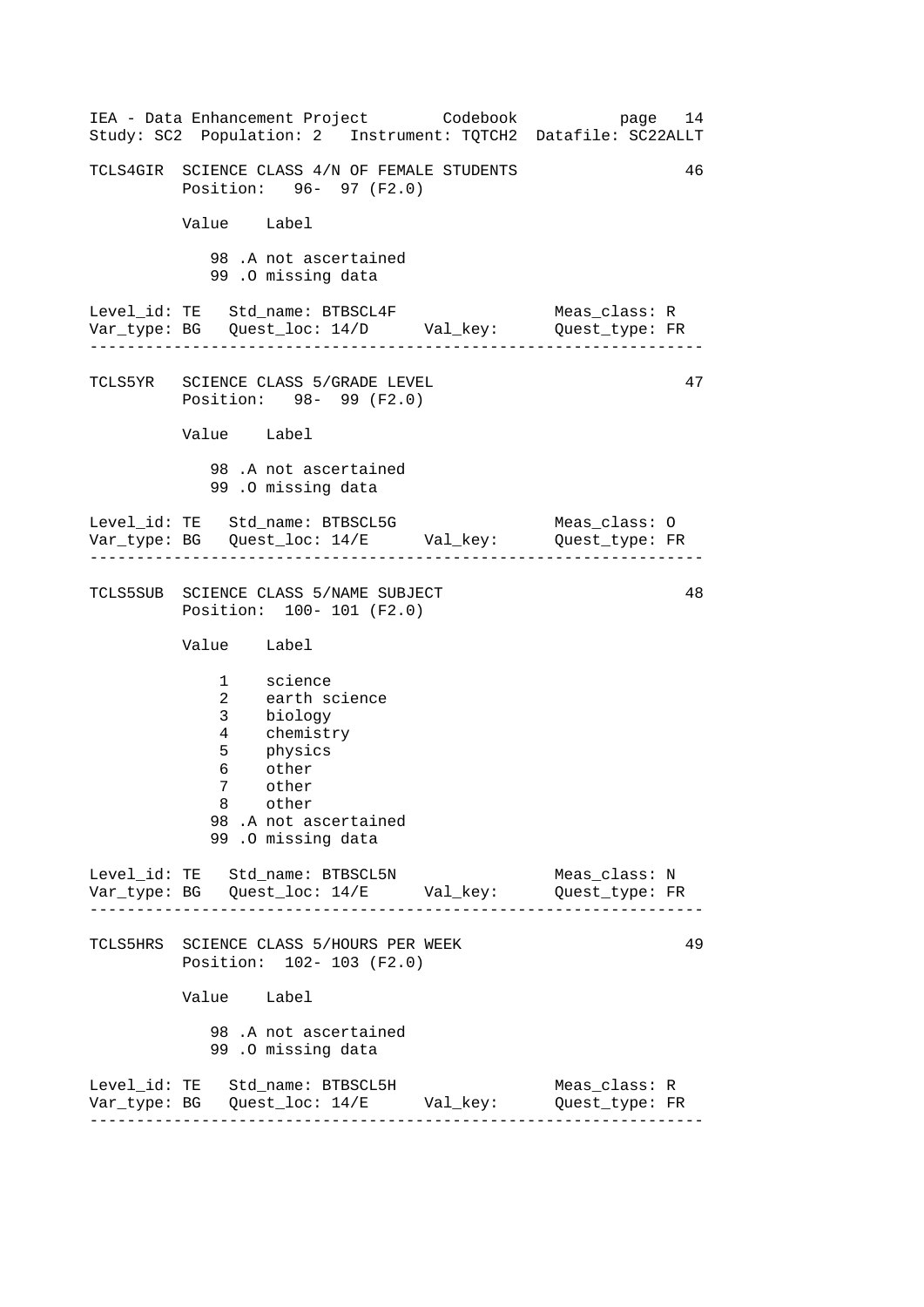| IEA - Data Enhancement Project Codebook<br>Study: SC2 Population: 2 Instrument: TQTCH2 Datafile: SC22ALLT                                                                        | page 15                         |
|----------------------------------------------------------------------------------------------------------------------------------------------------------------------------------|---------------------------------|
| TCLS5BOY SCIENCE CLASS 5/N OF MALE STUDENTS<br>Position: 104- 105 (F2.0)                                                                                                         | 50                              |
| Value Label                                                                                                                                                                      |                                 |
| 98.A not ascertained<br>99.0 missing data                                                                                                                                        |                                 |
| Level_id: TE Std_name: BTBSCL5M<br>Var_type: BG Quest_loc: 14/E Val_key: Quest_type: FR                                                                                          | Meas_class: R                   |
| TCLS5GIR SCIENCE CLASS 5/N OF FEMALE STUDENTS<br>Position: 106- 107 (F2.0)                                                                                                       | 51                              |
| Value Label                                                                                                                                                                      |                                 |
| 98.A not ascertained<br>99 .0 missing data                                                                                                                                       |                                 |
| Var_type: BG    Quest_loc: 14/E    Val_key:    Quest_type: FR<br>. Le celes de la celes de la celes                                                                              | Meas class: R                   |
| TCLS6YR SCIENCE CLASS 6/GRADE LEVEL<br>Position: 108- 109 (F2.0)                                                                                                                 | 52                              |
| Value Label                                                                                                                                                                      |                                 |
| 98.A not ascertained<br>99.0 missing data                                                                                                                                        |                                 |
| Level_id: TE Std_name: BTBSCL6G<br>Var_type: BG    Quest_loc: 14/F    Val_key:    Quest_type: FR                                                                                 | Meas_class: O                   |
| TCLS6SUB SCIENCE CLASS 6/NAME SUBJECT<br>Position: 110- 111 (F2.0)                                                                                                               | 53                              |
| Value<br>Label                                                                                                                                                                   |                                 |
| science<br>1<br>2<br>earth science<br>3<br>biology<br>4<br>chemistry<br>5<br>physics<br>other<br>6<br>7<br>other<br>other<br>8<br>98 .A not ascertained<br>.O missing data<br>99 |                                 |
| Level_id: TE Std_name: BTBSCL6N<br>Var_type: BG    Quest_loc: 14/F    Val_key:                                                                                                   | Meas_class: N<br>Quest_type: FR |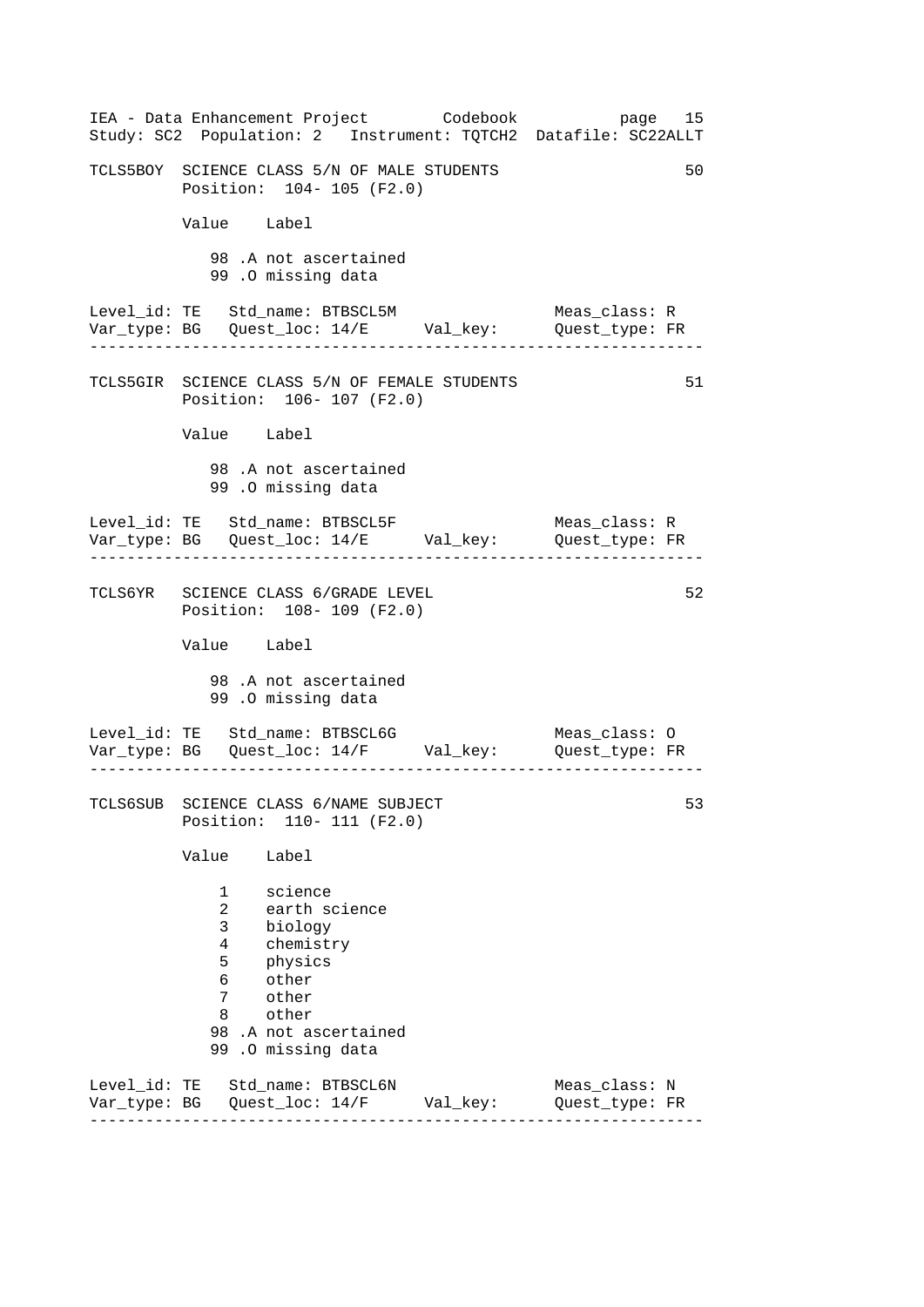| IEA - Data Enhancement Project Codebook<br>Study: SC2 Population: 2 Instrument: TQTCH2 Datafile: SC22ALLT | page 16                                           |
|-----------------------------------------------------------------------------------------------------------|---------------------------------------------------|
| TCLS6HRS SCIENCE CLASS 6/HOURS PER WEEK<br>Position: 112- 113 (F2.0)                                      | 54                                                |
| Value Label                                                                                               |                                                   |
| 98.A not ascertained<br>99.0 missing data                                                                 |                                                   |
| Level_id: TE Std_name: BTBSCL6H<br>Var_type: BG    Quest_loc: 14/F    Val_key:    Quest_type: FR          | Meas class: R                                     |
| TCLS6BOY SCIENCE CLASS 6/N OF MALE STUDENTS<br>Position: 114- 115 (F2.0)                                  | 55                                                |
| Value Label                                                                                               |                                                   |
| 98.A not ascertained<br>99.0 missing data                                                                 |                                                   |
| Level_id: TE Std_name: BTBSCL6M<br>Var_type: BG    Quest_loc: 14/F    Val_key:    Quest_type: FR          | Meas_class: R<br>. Lie Lie Lie Lie Lie Lie Lie Li |
| TCLS6GIR SCIENCE CLASS 6/N OF FEMALE STUDENTS<br>Position: 116- 117 (F2.0)                                | 56                                                |
| Value Label                                                                                               |                                                   |
| 98.A not ascertained<br>99.0 missing data                                                                 |                                                   |
| Level_id: TE Std_name: BTBSCL6F<br>Var_type: BG    Quest_loc: 14/F    Val_key:    Quest_type: FR          | Meas_class: R                                     |
| TCLS7YR SCIENCE CLASS 7/GRADE LEVEL<br>Position: 118- 119 (F2.0)                                          | 57                                                |
| Value Label                                                                                               |                                                   |
| 98 .A not ascertained<br>99.0 missing data                                                                |                                                   |
| Level_id: TE Std_name: BTBSCL7G                                                                           | Meas_class: 0<br>Quest_type: FR                   |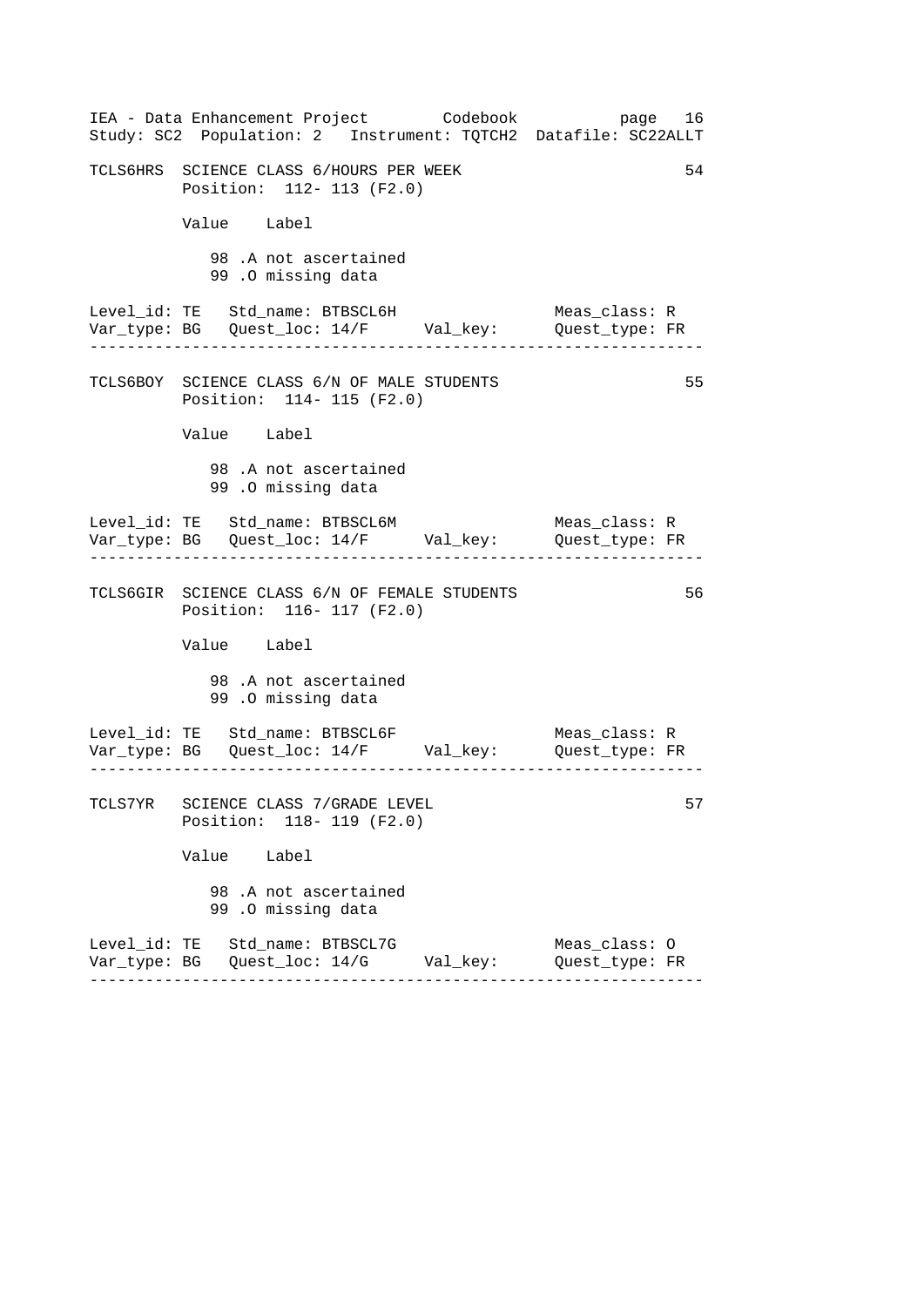| IEA - Data Enhancement Project Codebook<br>Study: SC2 Population: 2 Instrument: TQTCH2 Datafile: SC22ALLT                                           | page 17                         |    |
|-----------------------------------------------------------------------------------------------------------------------------------------------------|---------------------------------|----|
| TCLS7SUB SCIENCE CLASS 7/NAME SUBJECT<br>Position: 120- 121 (F2.0)                                                                                  |                                 | 58 |
| Value Label                                                                                                                                         |                                 |    |
| 1 science<br>2 earth science<br>3 biology<br>4 chemistry<br>5 physics<br>6 other<br>7 other<br>8 other<br>98.A not ascertained<br>99.0 missing data |                                 |    |
| Level_id: TE Std_name: BTBSCL7N<br>Var_type: BG    Quest_loc: 14/G    Val_key:    Quest_type: FR                                                    | Meas class: N                   |    |
| TCLS7HRS SCIENCE CLASS 7/HOURS PER WEEK<br>Position: 122- 123 (F2.0)                                                                                |                                 | 59 |
| Value Label                                                                                                                                         |                                 |    |
| 98.A not ascertained<br>99.0 missing data                                                                                                           |                                 |    |
| Level_id: TE Std_name: BTBSCL7H<br>Var_type: BG    Quest_loc: 14/G    Val_key:    Quest_type: FR                                                    | Meas_class: R                   |    |
| TCLS7BOY SCIENCE CLASS 7/N OF MALE STUDENTS<br>Position: 124- 125 (F2.0)                                                                            |                                 | 60 |
| Value Label                                                                                                                                         |                                 |    |
| 98.A not ascertained<br>99.0 missing data                                                                                                           |                                 |    |
| Level_id: TE Std_name: BTBSCL7M<br>Var_type: BG    Quest_loc: 14/G    Val_key:    Quest_type: FR                                                    | Meas_class: R                   |    |
| TCLS7GIR SCIENCE CLASS 7/N OF FEMALE STUDENTS<br>Position: 126- 127 (F2.0)                                                                          |                                 | 61 |
| Value Label                                                                                                                                         |                                 |    |
| 98.A not ascertained<br>99.0 missing data                                                                                                           |                                 |    |
| Level_id: TE Std_name: BTBSCL7F<br>Var_type: BG    Quest_loc: 14/G    Val_key:                                                                      | Meas_class: R<br>Quest_type: FR |    |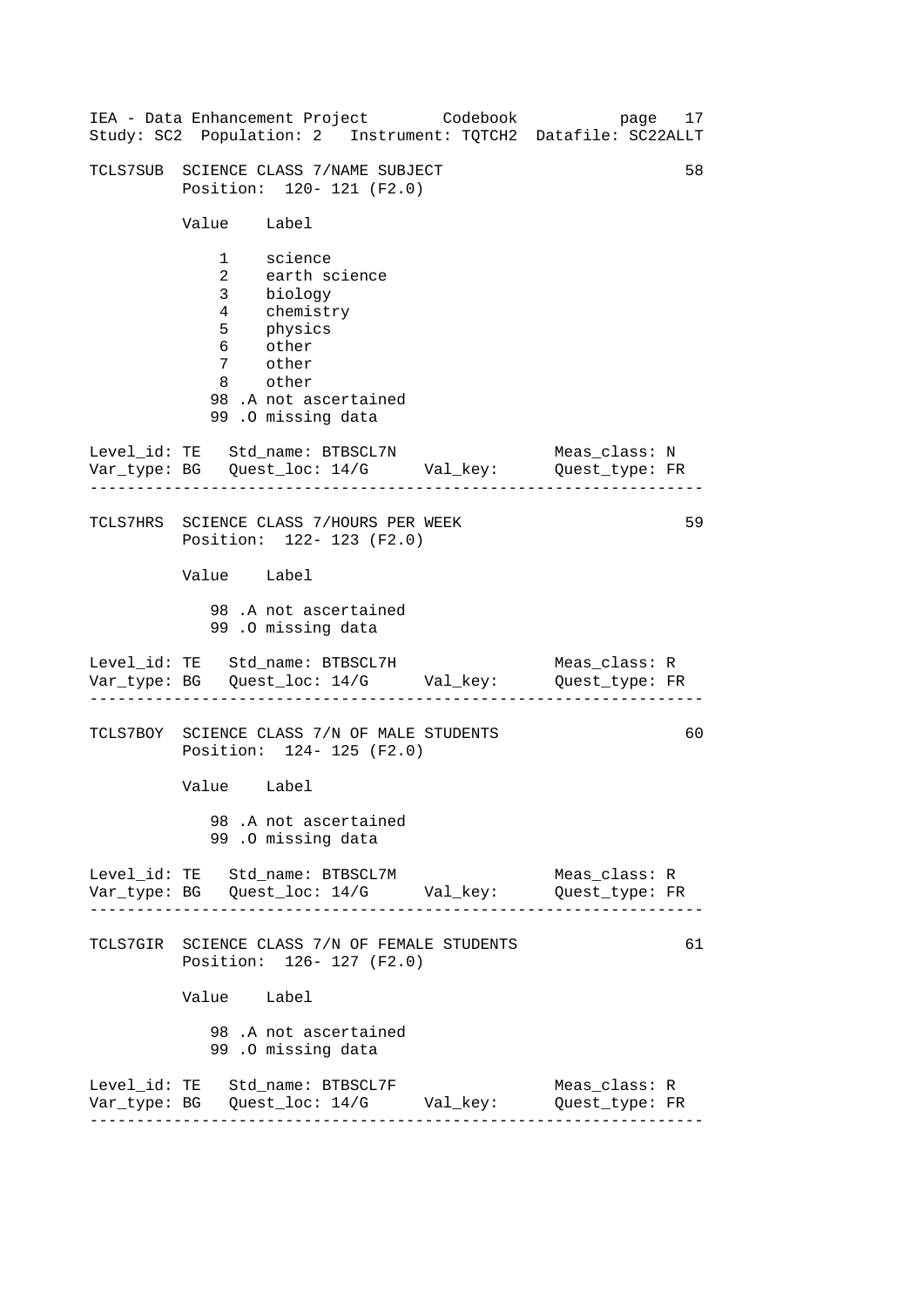| IEA - Data Enhancement Project Codebook<br>Study: SC2 Population: 2 Instrument: TQTCH2 Datafile: SC22ALLT                                                           | page 18                         |
|---------------------------------------------------------------------------------------------------------------------------------------------------------------------|---------------------------------|
| TCLS8YR SCIENCE CLASS 8/GRADE LEVEL<br>Position: 128- 129 (F2.0)                                                                                                    | 62                              |
| Value Label                                                                                                                                                         |                                 |
| 98.A not ascertained<br>99.0 missing data                                                                                                                           |                                 |
|                                                                                                                                                                     |                                 |
| TCLS8SUB SCIENCE CLASS 8/NAME SUBJECT<br>Position: 130- 131 (F2.0)                                                                                                  | 63                              |
| Value Label                                                                                                                                                         |                                 |
| 1 science<br>earth science<br>$\overline{2}$<br>3 biology<br>4 chemistry<br>5 physics<br>6 other<br>7 other<br>8 other<br>98.A not ascertained<br>99.0 missing data |                                 |
| Level_id: TE Std_name: BTBSCL8N<br>Var_type: BG    Quest_loc: 14/H    Val_key:    Quest_type: FR                                                                    | Meas_class: N                   |
| TCLS8HRS SCIENCE CLASS 8/HOURS PER WEEK<br>Position: 132- 133 (F2.0)                                                                                                | 64                              |
| Value Label                                                                                                                                                         |                                 |
| 98.A not ascertained<br>99.0 missing data                                                                                                                           |                                 |
| Level_id: TE Std_name: BTBSCL8H                                                                                                                                     | Meas_class: R<br>Quest_type: FR |
| TCLS8BOY SCIENCE CLASS 8/N OF MALE STUDENTS<br>Position: 134- 135 (F2.0)                                                                                            | 65                              |
| Value Label                                                                                                                                                         |                                 |
| 98 .A not ascertained<br>99.0 missing data                                                                                                                          |                                 |
| Level_id: TE Std_name: BTBSCL8M                                                                                                                                     | Meas_class: R<br>Quest_type: FR |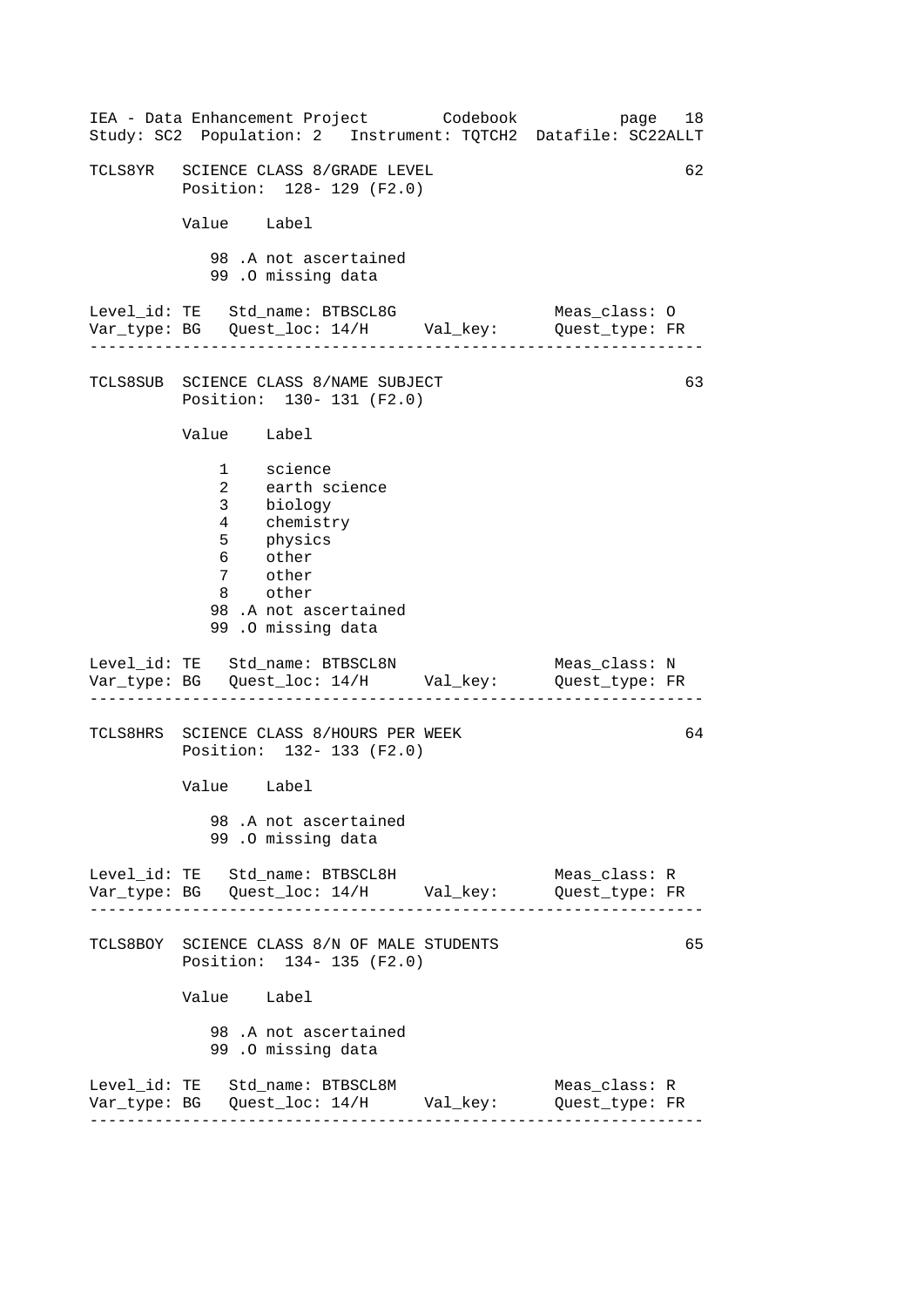| IEA - Data Enhancement Project Codebook bage<br>Study: SC2 Population: 2 Instrument: TQTCH2 Datafile: SC22ALLT                   | 19                              |
|----------------------------------------------------------------------------------------------------------------------------------|---------------------------------|
| TCLS8GIR SCIENCE CLASS 8/N OF FEMALE STUDENTS<br>Position: 136- 137 (F2.0)                                                       | 66                              |
| Value Label                                                                                                                      |                                 |
| 98.A not ascertained<br>99.0 missing data                                                                                        |                                 |
| Level_id: TE Std_name: BTBSCL8F<br>Var_type: BG    Quest_loc: 14/H    Val_key:    Quest_type: FR                                 | Meas_class: R                   |
| QUESTION TEACHING METHODS/QUESTION AND ANSWER<br>Position: 138- 139 (F2.0)                                                       | 67                              |
| Value Label                                                                                                                      |                                 |
| 1 frequently<br>2 occasionally<br>3 rarely<br>4 never<br>98.A not ascertained                                                    |                                 |
| 99.0 missing data                                                                                                                |                                 |
| Level_id: TE Std_name: BTBTEME1<br>Var_type: BG    Quest_loc: 15/A    Val_key:    Quest_type: MC<br>---------------------------- | Meas_class: O                   |
| LECTURE TEACHING METHODS/LECTURE<br>Position: 140- 141 (F2.0)                                                                    | 68                              |
| Value Label                                                                                                                      |                                 |
| 1 frequently<br>2 occasionally<br>3 rarely<br>4 never<br>98.A not ascertained<br>99 .0 missing data                              |                                 |
| Level_id: TE Std_name: BTBTEME2<br>Var_type: BG    Quest_loc: 15/B    Val_key:                                                   | Meas_class: 0<br>Quest_type: MC |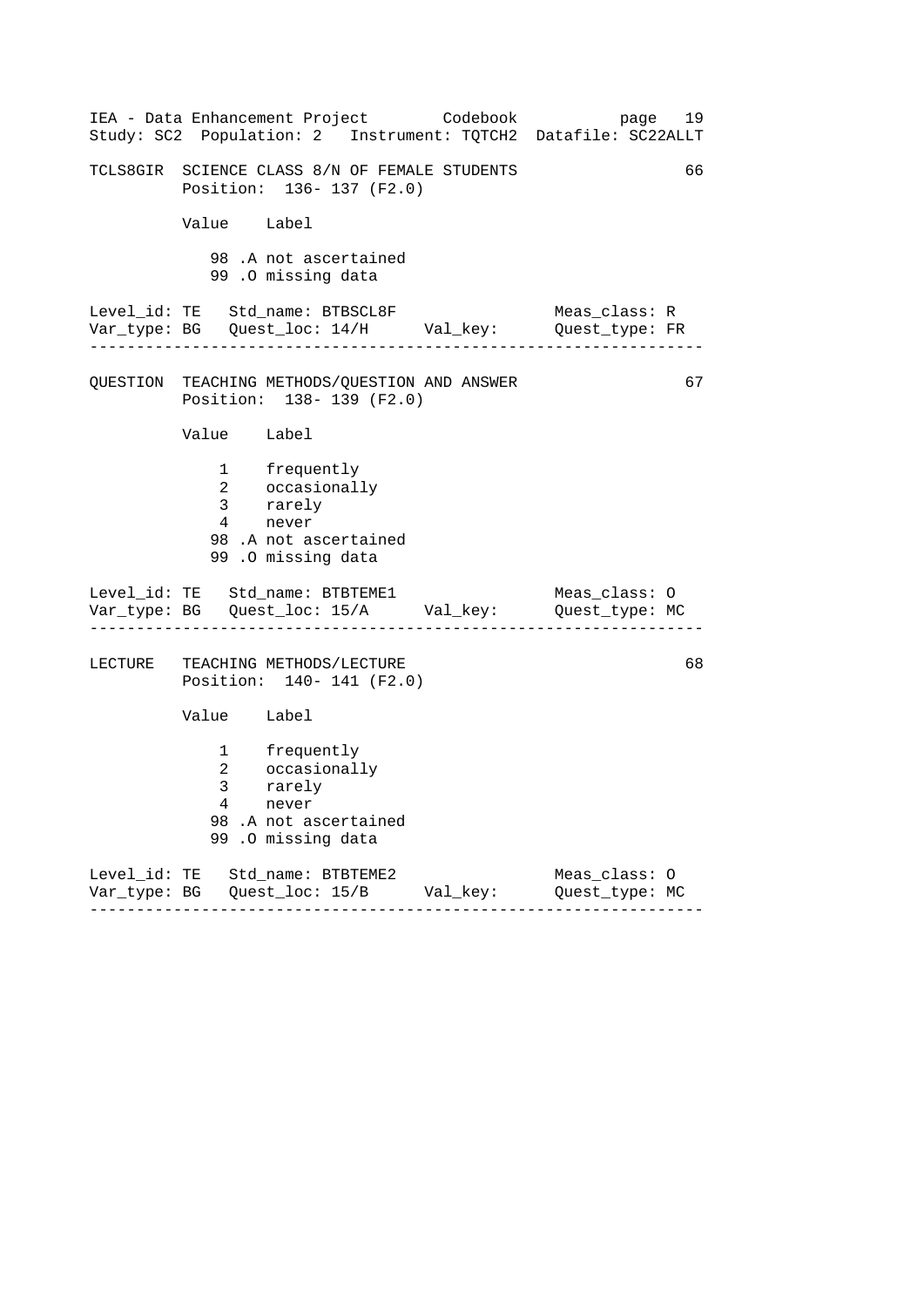|        |                                     | IEA - Data Enhancement Project Codebook                                                                     | 20<br>page<br>Study: SC2 Population: 2 Instrument: TQTCH2 Datafile: SC22ALLT |
|--------|-------------------------------------|-------------------------------------------------------------------------------------------------------------|------------------------------------------------------------------------------|
| ASSIGN |                                     | TEACHING METHODS/STUDENT ASSIGNMENTS<br>Position: 142- 143 (F2.0)                                           | 69                                                                           |
|        | Value Label                         |                                                                                                             |                                                                              |
|        | $4\overline{ }$                     | 1 frequently<br>2 occasionally<br>3 rarely<br>never<br>98.A not ascertained<br>99.0 missing data            |                                                                              |
|        |                                     | Level_id: TE Std_name: BTBTEME3<br>Var_type: BG    Quest_loc: 15/C    Val_key:    Quest_type: MC            | Meas_class: 0                                                                |
|        |                                     | GROUPS TEACHING METHODS/GROUP ASSIGNMENTS<br>Position: 144- 145 (F2.0)                                      | 70                                                                           |
|        | Value Label                         |                                                                                                             |                                                                              |
|        | 4                                   | 1 frequently<br>2 occasionally<br>3 rarely<br>4 novem<br>never<br>98.A not ascertained<br>99.0 missing data |                                                                              |
|        |                                     | Level_id: TE Std_name: BTBTEME4<br>Var_type: BG    Quest_loc: 15/D    Val_key:    Quest_type: MC            | Meas_class: O                                                                |
| INDIV  |                                     | TEACHING METHODS/INDIVIDUAL PROGRAMS<br>Position: 146- 147 (F2.0)                                           | 71                                                                           |
|        | Value Label                         |                                                                                                             |                                                                              |
|        | 1<br>2<br>3<br>$\overline{4}$<br>99 | frequently<br>occasionally<br>rarely<br>never<br>98.A not ascertained<br>.0 missing data                    |                                                                              |
|        |                                     | Level_id: TE Std_name: BTBTEME5<br>Var_type: BG    Quest_loc: 15/E    Val_key:                              | Meas_class: 0<br>Quest_type: MC                                              |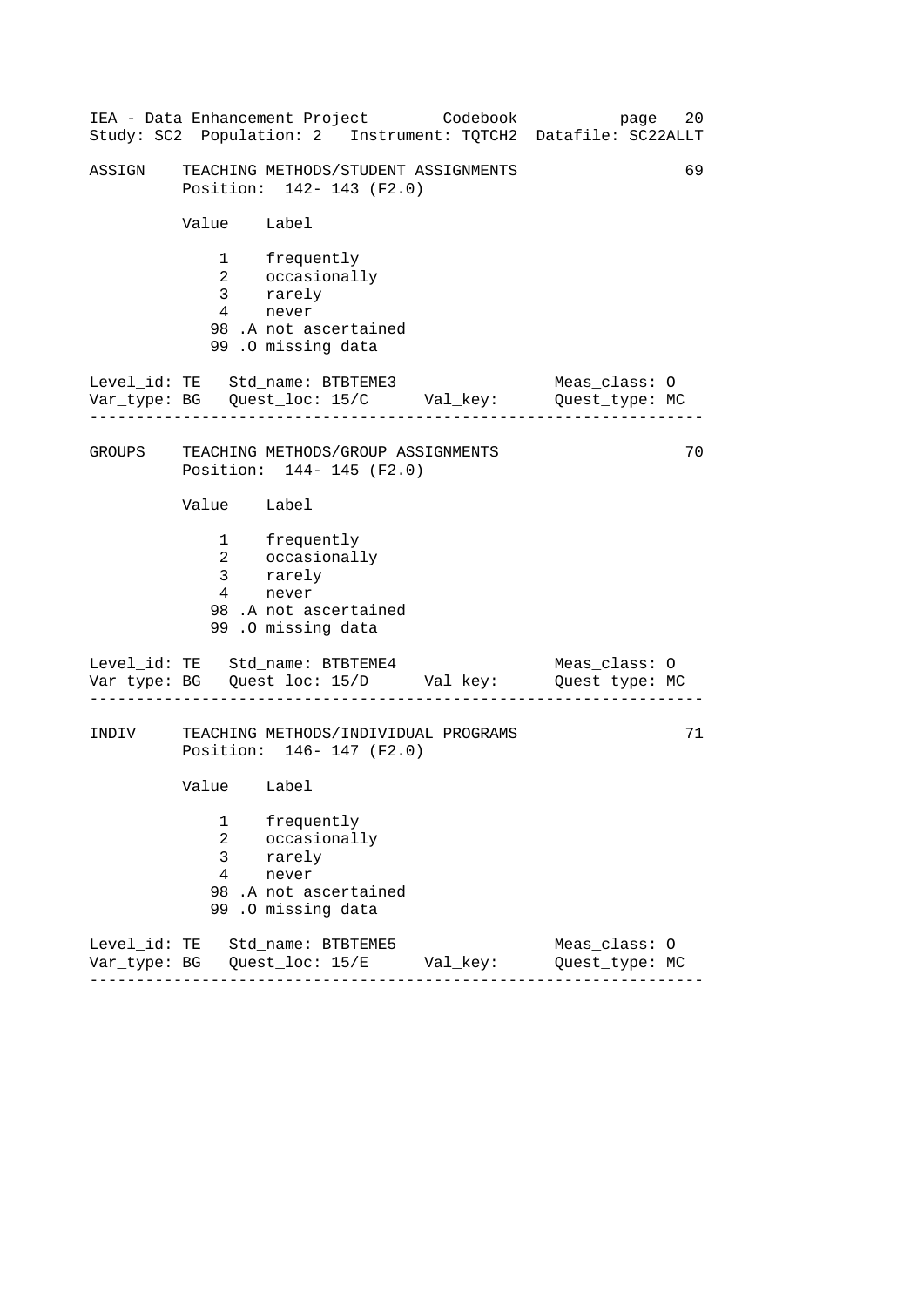|        |                                   | IEA - Data Enhancement Project Codebook                                                                | 21<br>page<br>Study: SC2 Population: 2 Instrument: TQTCH2 Datafile: SC22ALLT |
|--------|-----------------------------------|--------------------------------------------------------------------------------------------------------|------------------------------------------------------------------------------|
|        |                                   | AUDIOVIS TEACHING METHODS/AUDIO-VISUAL MATERIALS<br>Position: 148- 149 (F2.0)                          | 72                                                                           |
|        | Value Label                       |                                                                                                        |                                                                              |
|        | $\overline{4}$                    | 1 frequently<br>2 occasionally<br>3 rarely<br>never<br>98.A not ascertained<br>99.0 missing data       |                                                                              |
|        | .                                 | Level_id: TE Std_name: BTBTEME6<br>Var_type: BG    Quest_loc: 15/F    Val_key:    Quest_type: MC       | Meas_class: O                                                                |
| FIELD  |                                   | TEACHING METHODS/FIELD TRIPS<br>Position: 150- 151 (F2.0)                                              | 73                                                                           |
|        | Value Label                       |                                                                                                        |                                                                              |
|        | $\overline{3}$<br>$4\overline{ }$ | 1 frequently<br>2 occasionally<br>rarely<br>never<br>98.A not ascertained<br>99.0 missing data         |                                                                              |
|        |                                   | Level_id: TE Std_name: BTBTEME7<br>Var_type: BG    Quest_loc: 15/G    Val_key:    Quest_type: MC       | Meas_class: 0                                                                |
| DIVIDE |                                   | BASIS DIVISION OF CLASS INTO GROUPS<br>Position: 152- 152 (F1.0)                                       | 74                                                                           |
|        | Value Label                       |                                                                                                        |                                                                              |
|        | 1<br>2<br>3<br>4<br>8<br>9        | groups not used<br>ability groups<br>students choose<br>other<br>.A not ascertained<br>.0 missing data |                                                                              |
|        |                                   | Level_id: TE Std_name: BTBDIVGR<br>Var_type: BG    Quest_loc: 16    Val_key:                           | Meas_class: N<br>Quest_type: MC                                              |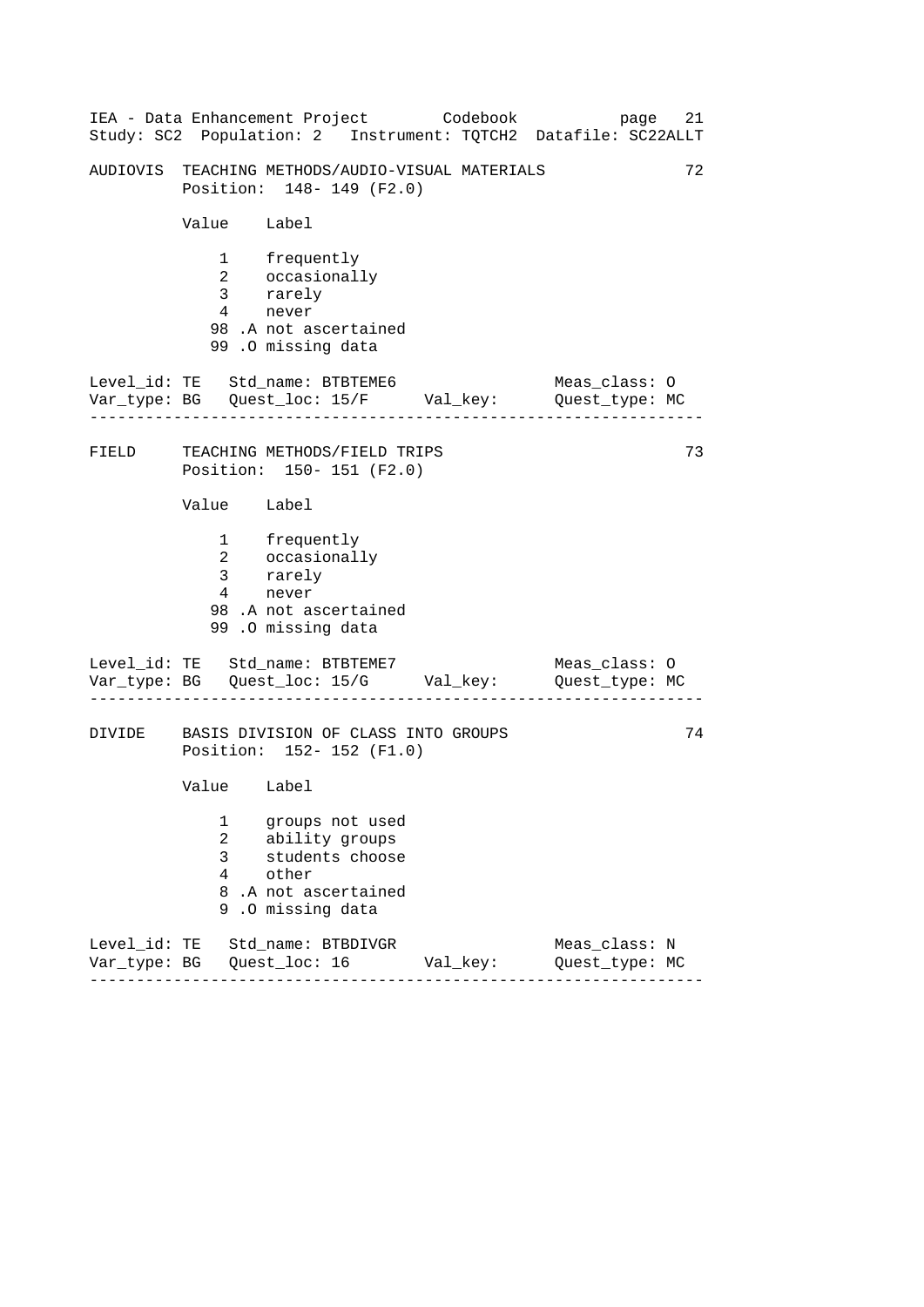|                                            | IEA - Data Enhancement Project Codebook                                                                                                                          |          | 22<br>page<br>Study: SC2 Population: 2 Instrument: TQTCH2 Datafile: SC22ALLT |
|--------------------------------------------|------------------------------------------------------------------------------------------------------------------------------------------------------------------|----------|------------------------------------------------------------------------------|
|                                            | PRACWORK AMOUNT PRACTICAL WORK<br>Position: 153- 154 (F2.0)                                                                                                      |          | 75                                                                           |
| Value Label                                |                                                                                                                                                                  |          |                                                                              |
|                                            | 1 none/very little<br>2 about 1/4 time<br>3 about 1/2 time<br>$4$ $3/4$ or more<br>98.A not ascertained<br>99.0 missing data                                     |          |                                                                              |
|                                            | Level_id: TE Std_name: BTBPRACW<br>Var_type: BG    Quest_loc: 17    Val_key:    Quest_type: MC                                                                   |          | Meas_class: O                                                                |
|                                            | TCHLAB AMOUNT TEACHING IN LABORATORY<br>Position: 155-155 (F1.0)                                                                                                 |          | 76                                                                           |
| Value Label                                |                                                                                                                                                                  |          |                                                                              |
|                                            | $1 \times 40$ percent<br>$2 \t 40-60$ percent<br>$3 \t 60-80$ percent<br>$4 \t 80$ percent<br>$5 \t no$ science rooms<br>8.A not ascertained<br>9.0 missing data |          |                                                                              |
|                                            | Level_id: TE Std_name: BTBLABTE<br>Var_type: BG    Quest_loc: 18    Val_key:    Quest_type: MC                                                                   |          | Meas_class: N                                                                |
|                                            | NEEDLEAV TEACHING CRITERIA/NEED AFTER SCHOOL<br>Position: 156- 157 (F2.0)                                                                                        |          | 77                                                                           |
| Value Label                                |                                                                                                                                                                  |          |                                                                              |
| 1<br>$\overline{a}$<br>3<br>$\overline{4}$ | very important<br>of some importance<br>of little importance<br>of no importance<br>98 .A not ascertained<br>99.0 missing data                                   |          |                                                                              |
|                                            | Level_id: TE Std_name: BTBCRIT1                                                                                                                                  | Val_key: | Meas_class: 0<br>Quest_type: MC                                              |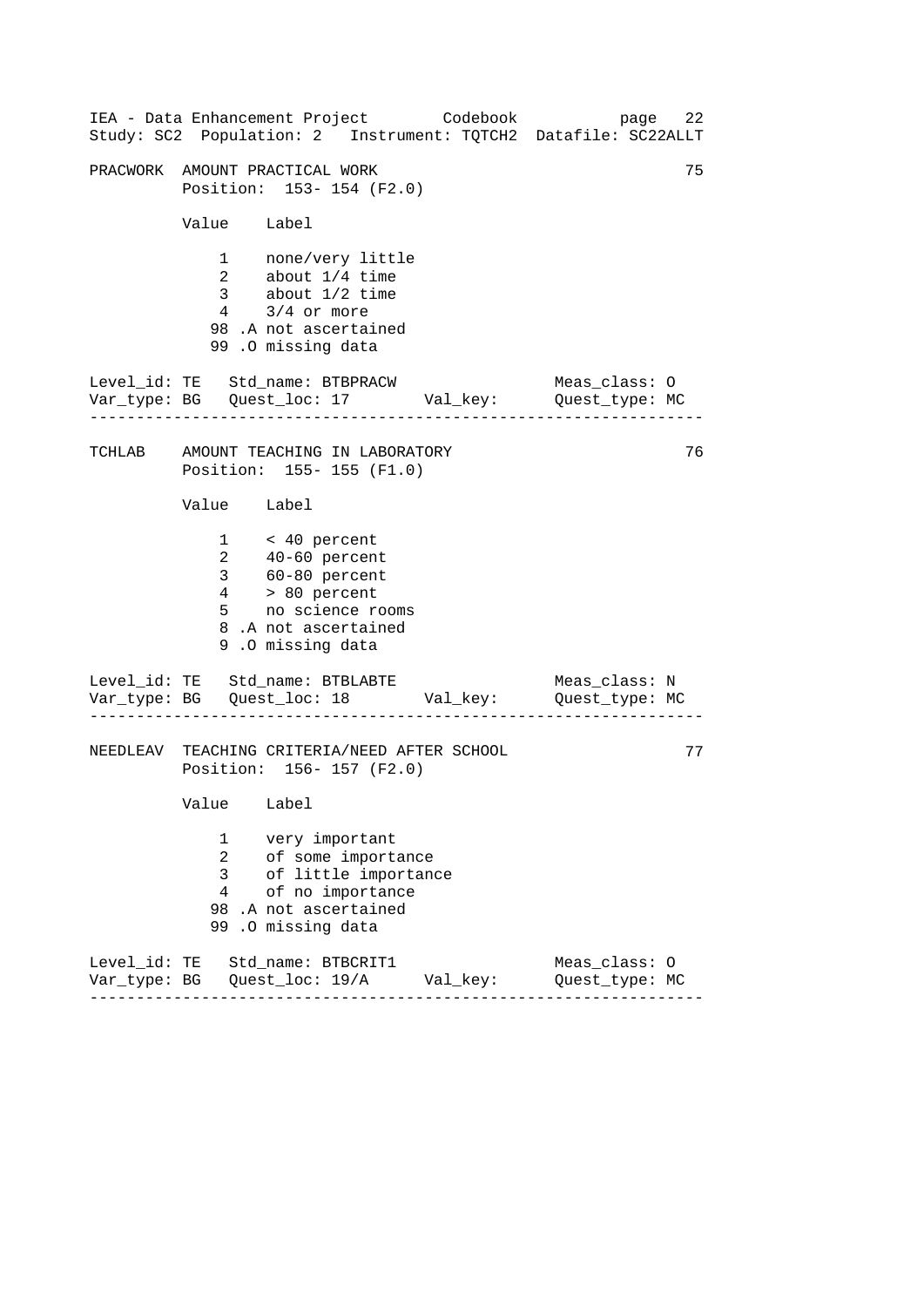|      |                                            | IEA - Data Enhancement Project Codebook                                                                                               | 23<br>page<br>Study: SC2 Population: 2 Instrument: TQTCH2 Datafile: SC22ALLT |
|------|--------------------------------------------|---------------------------------------------------------------------------------------------------------------------------------------|------------------------------------------------------------------------------|
|      |                                            | SYLLABUS TEACHING CRITERIA/OFFICIAL SYLLABUS<br>Position: 158-159 (F2.0)                                                              | 78                                                                           |
|      | Value Label                                |                                                                                                                                       |                                                                              |
|      | $\overline{4}$                             | 1 very important<br>2 of some importance<br>3 of little importance<br>of no importance<br>98.A not ascertained<br>99.0 missing data   |                                                                              |
|      |                                            | Level_id: TE Std_name: BTBCRIT2<br>Var_type: BG    Quest_loc: 19/B    Val_key:    Quest_type: MC                                      | Meas_class: 0                                                                |
| TEXT |                                            | TEACHING CRITERIA/TEXTBOOKS<br>Position: 160- 161 (F2.0)                                                                              | 79                                                                           |
|      | Value Label                                |                                                                                                                                       |                                                                              |
|      |                                            | 1 very important<br>2 of some importance<br>3 of little importance<br>4 of no importance<br>98.A not ascertained<br>99.0 missing data |                                                                              |
|      |                                            | Level_id: TE Std_name: BTBCRIT3                                                                                                       | Meas_class: O                                                                |
| EXAM |                                            | TEACHING CRITERIA/EXTERNAL EXAMS<br>Position: 162- 163 (F2.0)                                                                         | 80                                                                           |
|      | Value Label                                |                                                                                                                                       |                                                                              |
|      | 1<br>$\overline{a}$<br>3<br>$\overline{4}$ | very important<br>of some importance<br>of little importance<br>of no importance<br>98.A not ascertained<br>99.0 missing data         |                                                                              |
|      |                                            | Level_id: TE Std_name: BTBCRIT4<br>Var_type: BG    Quest_loc: 19/D    Val_key:                                                        | Meas_class: 0<br>Quest_type: MC                                              |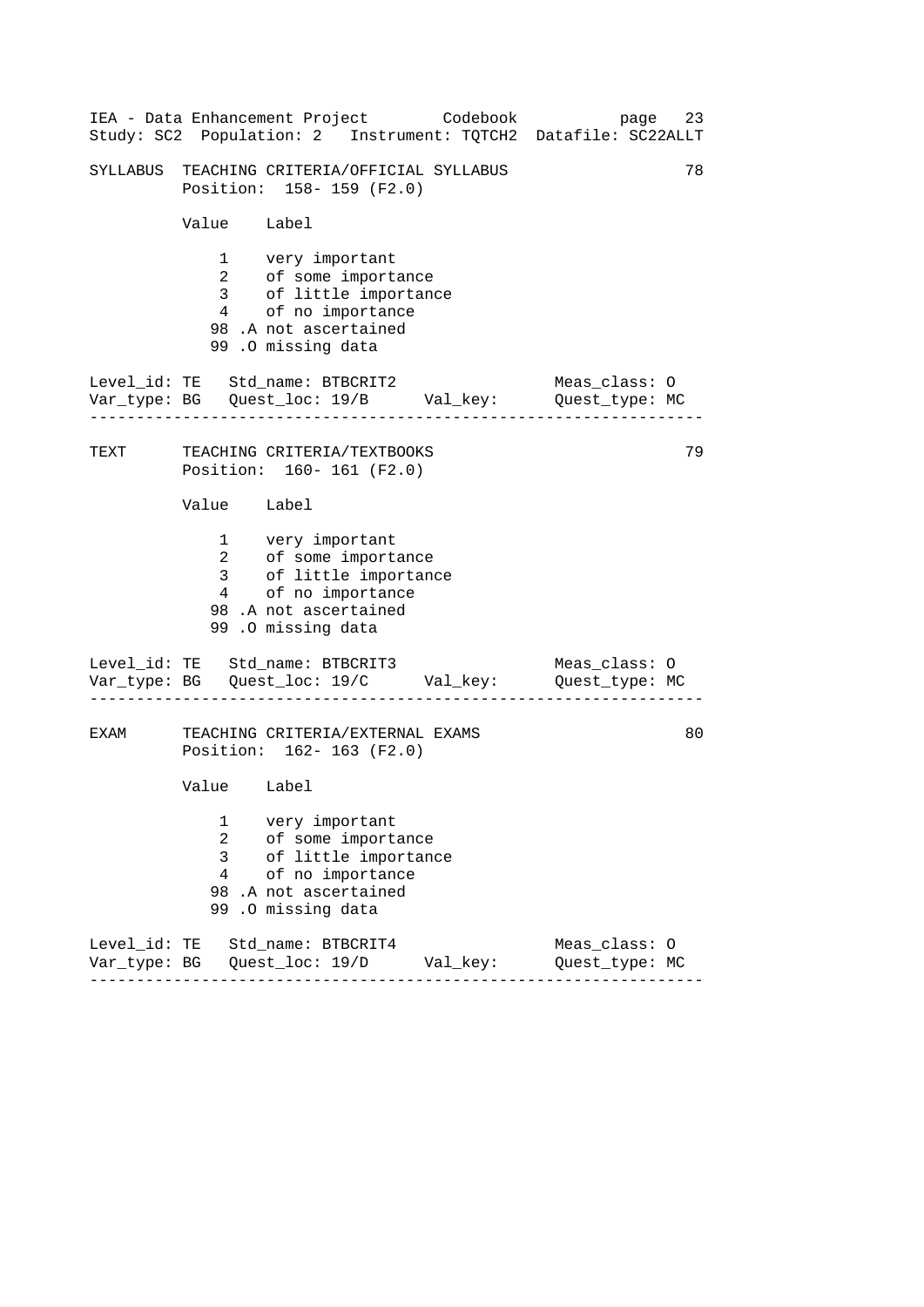|                                            | IEA - Data Enhancement Project Codebook                                                                                                | 24<br>page<br>Study: SC2 Population: 2 Instrument: TQTCH2 Datafile: SC22ALLT |
|--------------------------------------------|----------------------------------------------------------------------------------------------------------------------------------------|------------------------------------------------------------------------------|
|                                            | NEEDNEXT TEACHING CRITERIA/PREPARE FOR NEXT GRADE<br>Position: 164-165 (F2.0)                                                          | 81                                                                           |
| Value Label                                |                                                                                                                                        |                                                                              |
|                                            | 1 very important<br>2 of some importance<br>3 of little importance<br>4 of no importance<br>98.A not ascertained<br>99.0 missing data  |                                                                              |
|                                            | Level_id: TE Std_name: BTBCRIT5<br>Var_type: BG    Quest_loc: 19/E    Val_key:    Quest_type: MC                                       | Meas_class: N                                                                |
|                                            | THINKSCI TEACHING CRITERIA/THINK SCIENTIFICALLY<br>Position: 166-167 (F2.0)                                                            | 82                                                                           |
| Value Label                                |                                                                                                                                        |                                                                              |
|                                            | 1 very important<br>2 of some importance<br>3 of little importance<br>4 of no importance<br>98 .A not ascertained<br>99.0 missing data |                                                                              |
|                                            | Level_id: TE Std_name: BTBCRIT6<br>Var_type: BG    Quest_loc: 19/F    Val_key:    Quest_type: MC                                       | Meas_class: O                                                                |
|                                            | SCIKNOW TEACHING CRITERIA/SCIENTIFIC KNOWLEDGE<br>Position: 168-169 (F2.0)                                                             | 83                                                                           |
| Value Label                                |                                                                                                                                        |                                                                              |
| 1<br>$\overline{2}$<br>3<br>$\overline{4}$ | very important<br>of some importance<br>of little importance<br>of no importance<br>98.A not ascertained<br>99.0 missing data          |                                                                              |
|                                            | Level_id: TE Std_name: BTBCRIT7                                                                                                        | Meas_class: 0<br>Quest_type: MC                                              |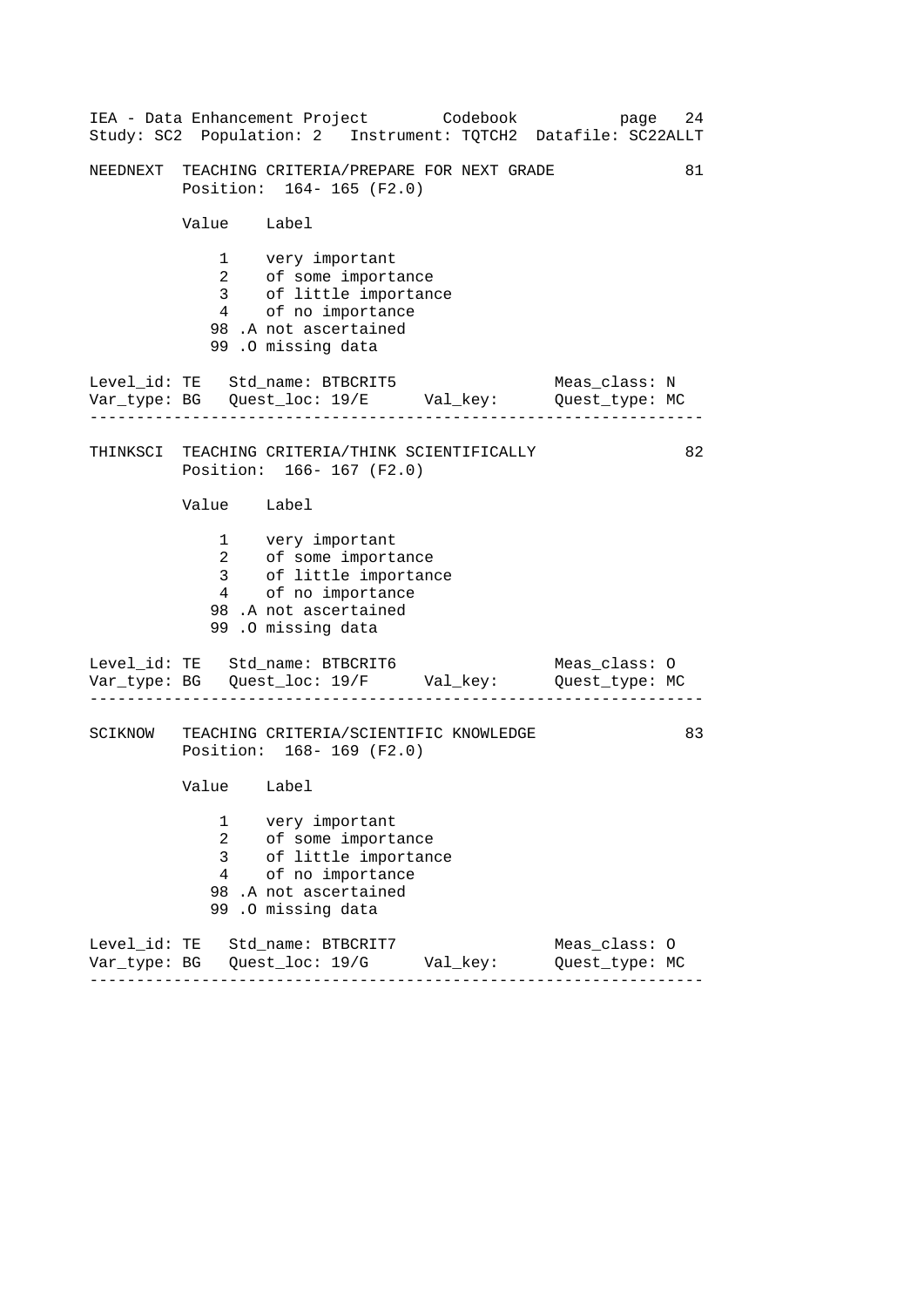|                                                                            | IEA - Data Enhancement Project Codebook<br>Study: SC2 Population: 2 Instrument: TQTCH2 Datafile: SC22ALLT |  |                                 | page 25 |  |
|----------------------------------------------------------------------------|-----------------------------------------------------------------------------------------------------------|--|---------------------------------|---------|--|
| 84<br>RESTRICT RESTRICTIONS TO ADAPT SYLLABUS<br>Position: 170- 170 (F1.0) |                                                                                                           |  |                                 |         |  |
|                                                                            | Value Label                                                                                               |  |                                 |         |  |
|                                                                            | 1 no restrictions<br>2 within school<br>3 outside school<br>8.A not ascertained<br>9.0 missing data       |  |                                 |         |  |
|                                                                            | Level_id: TE Std_name: BTBRESTR<br>Var_type: BG    Quest_loc: 20    Val_key:    Quest_type: MC            |  | Meas_class: N                   |         |  |
| LABFAC LABORATORY LIMITATIONS HAMPER TEACHING<br>Position: 171- 171 (F1.0) |                                                                                                           |  |                                 | 85      |  |
|                                                                            | Value Label                                                                                               |  |                                 |         |  |
|                                                                            | 1 very seriously<br>2 slightly<br>3 not at all<br>8.A not ascertained<br>9.0 missing data                 |  |                                 |         |  |
|                                                                            | Level_id: TE Std_name: BTBLIMLB<br>Var_type: BG    Quest_loc: 21    Val_key:    Quest_type: MC            |  | Meas_class: O                   |         |  |
|                                                                            | STDTEST ASSESS METHODS/STANDARDIZED TESTS<br>Position: 172- 173 (F2.0)                                    |  |                                 | 86      |  |
|                                                                            | Value Label                                                                                               |  |                                 |         |  |
| 3<br>4<br>99                                                               | 1 frequently<br>2 occasionally<br>rarely<br>never<br>98.A not ascertained<br>.0 missing data              |  |                                 |         |  |
|                                                                            | Level_id: TE Std_name: BTBASME1<br>Var_type: BG    Quest_loc: 22/A    Val_key:<br>------                  |  | Meas_class: 0<br>Quest_type: MC |         |  |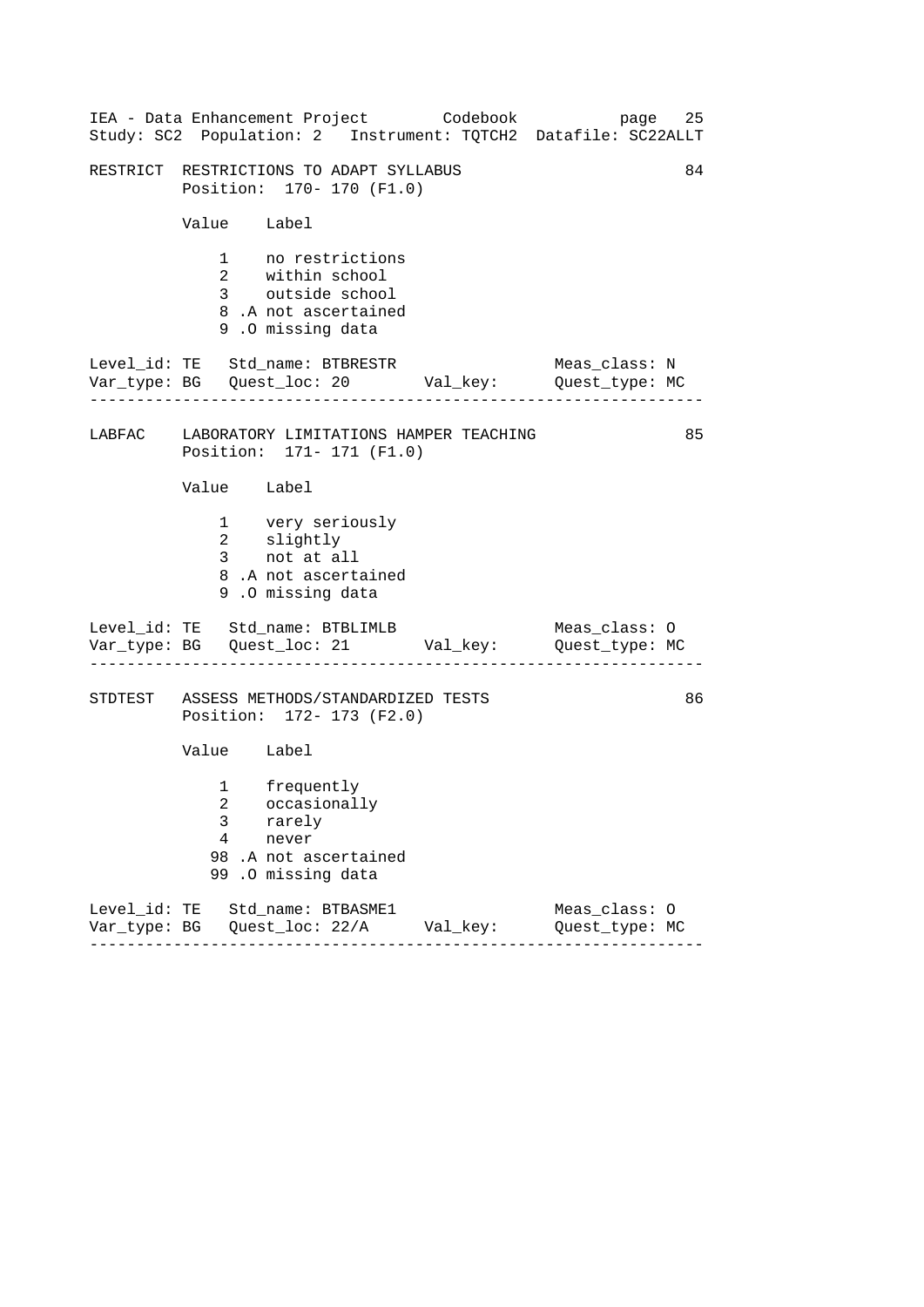|       |                                                               | IEA - Data Enhancement Project Codebook<br>Study: SC2 Population: 2 Instrument: TQTCH2 Datafile: SC22ALLT |  | page                            | 26 |  |
|-------|---------------------------------------------------------------|-----------------------------------------------------------------------------------------------------------|--|---------------------------------|----|--|
| ESSAY | 87<br>ASSESS METHODS/ESSAY TESTS<br>Position: 174- 175 (F2.0) |                                                                                                           |  |                                 |    |  |
|       | Value Label                                                   |                                                                                                           |  |                                 |    |  |
|       | $4\degree$                                                    | 1 frequently<br>2 occasionally<br>3 rarely<br>never<br>98.A not ascertained<br>99 .O missing data         |  |                                 |    |  |
|       |                                                               | Level_id: TE Std_name: BTBASME2<br>Var_type: BG    Quest_loc: 22/B    Val_key:    Quest_type: MC          |  | Meas_class: O                   |    |  |
|       |                                                               | TCHRTEST ASSESS METHODS/OBJECTIVE TESTS<br>Position: 176- 177 (F2.0)                                      |  |                                 | 88 |  |
|       | Value Label                                                   |                                                                                                           |  |                                 |    |  |
|       |                                                               | 1 frequently<br>2 occasionally<br>3 rarely<br>4 never<br>98 .A not ascertained<br>99.0 missing data       |  |                                 |    |  |
|       |                                                               | Level_id: TE Std_name: BTBASME3<br>Var_type: BG    Quest_loc: 22/C    Val_key:    Quest_type: MC          |  | Meas_class: O                   |    |  |
| HMWK  |                                                               | ASSESS METHODS/HOMEWORK<br>Position: 178- 179 (F2.0)                                                      |  |                                 | 89 |  |
|       | Value Label                                                   |                                                                                                           |  |                                 |    |  |
|       | 1<br>$\overline{2}$<br>3<br>$\overline{4}$                    | frequently<br>occasionally<br>rarely<br>never<br>98.A not ascertained<br>99.0 missing data                |  |                                 |    |  |
|       |                                                               | Level_id: TE Std_name: BTBASME4                                                                           |  | Meas_class: 0<br>Quest_type: MC |    |  |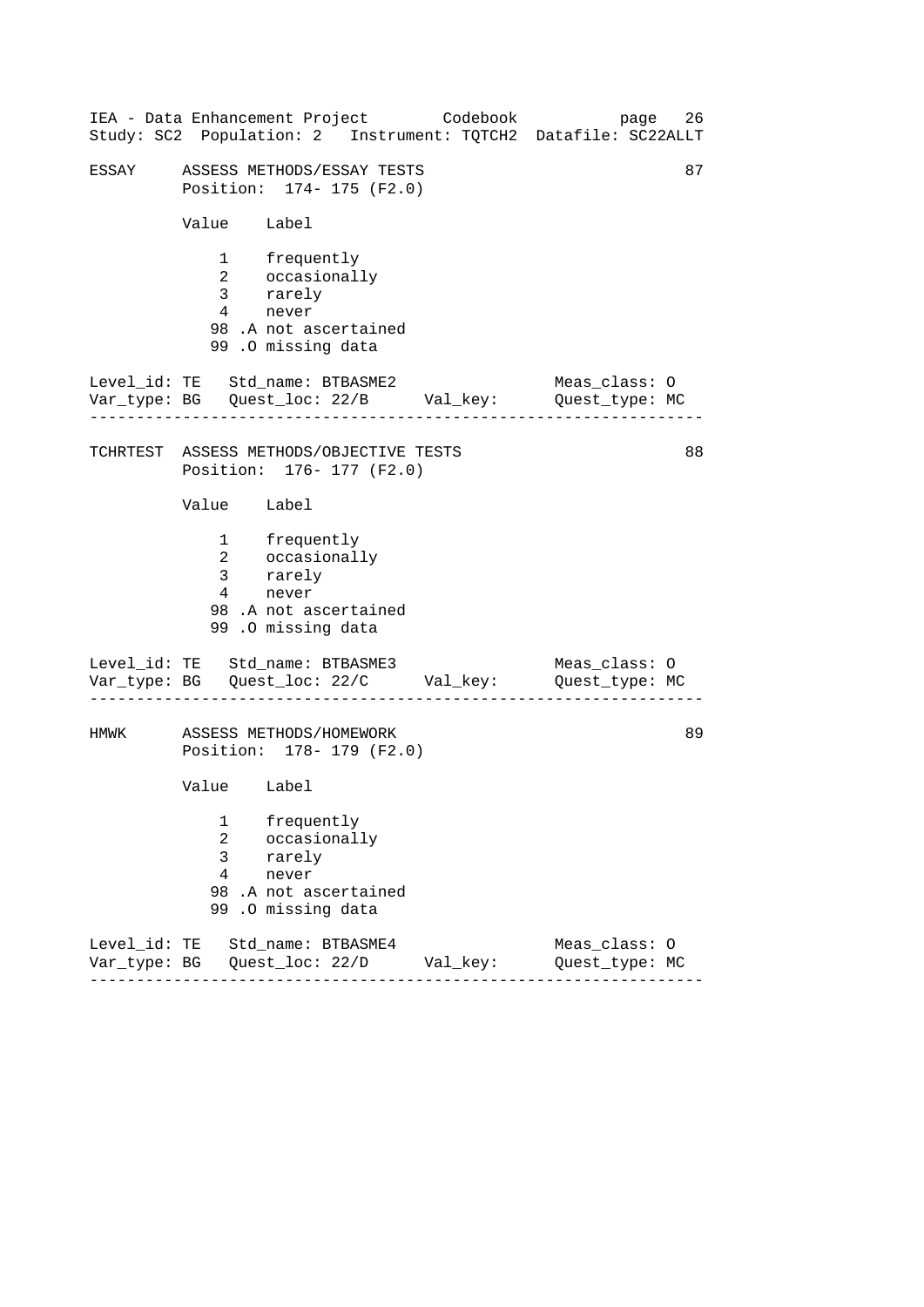------------------------------------------------------------------ ------------------------------------------------------------------ ------------------------------------------------------------------ IEA - Data Enhancement Project Codebook page 27 Study: SC2 Population: 2 Instrument: TQTCH2 Datafile: SC22ALLT PROJECT ASSESS METHODS/PROJECT WORK 90 Position: 180- 181 (F2.0) Value Label 1 frequently 2 occasionally 3 rarely 4 never 98 .A not ascertained 99 .O missing data Level\_id: TE Std\_name: BTBASME5 Meas\_class: 0 Var\_type: BG Quest\_loc: 22/E Val\_key: Quest\_type: MC TCALCUSE USE CALCULATORS IN SCIENCE LESSONS 91 Position: 182- 183 (F2.0) Value Label 1 frequently 2 occasionally 3 rarely 4 never 98 .A not ascertained 99 .O missing data Level\_id: TE Std\_name: BTBCALC Meas\_class: 0 Var\_type: BG Quest\_loc: 23 Val\_key: Quest\_type: MC TCPTRSCH ACCESS TO COMPUTER AT SCHOOL 92 Position: 184- 184 (F1.0) Value Label 1 yes 2 no 8 .A not ascertained 9 .O missing data Level\_id: TE Std\_name: BTBCOMP1 Meas\_class: N Var\_type: BG Quest\_loc: 24 Val\_key: Quest\_type: MC